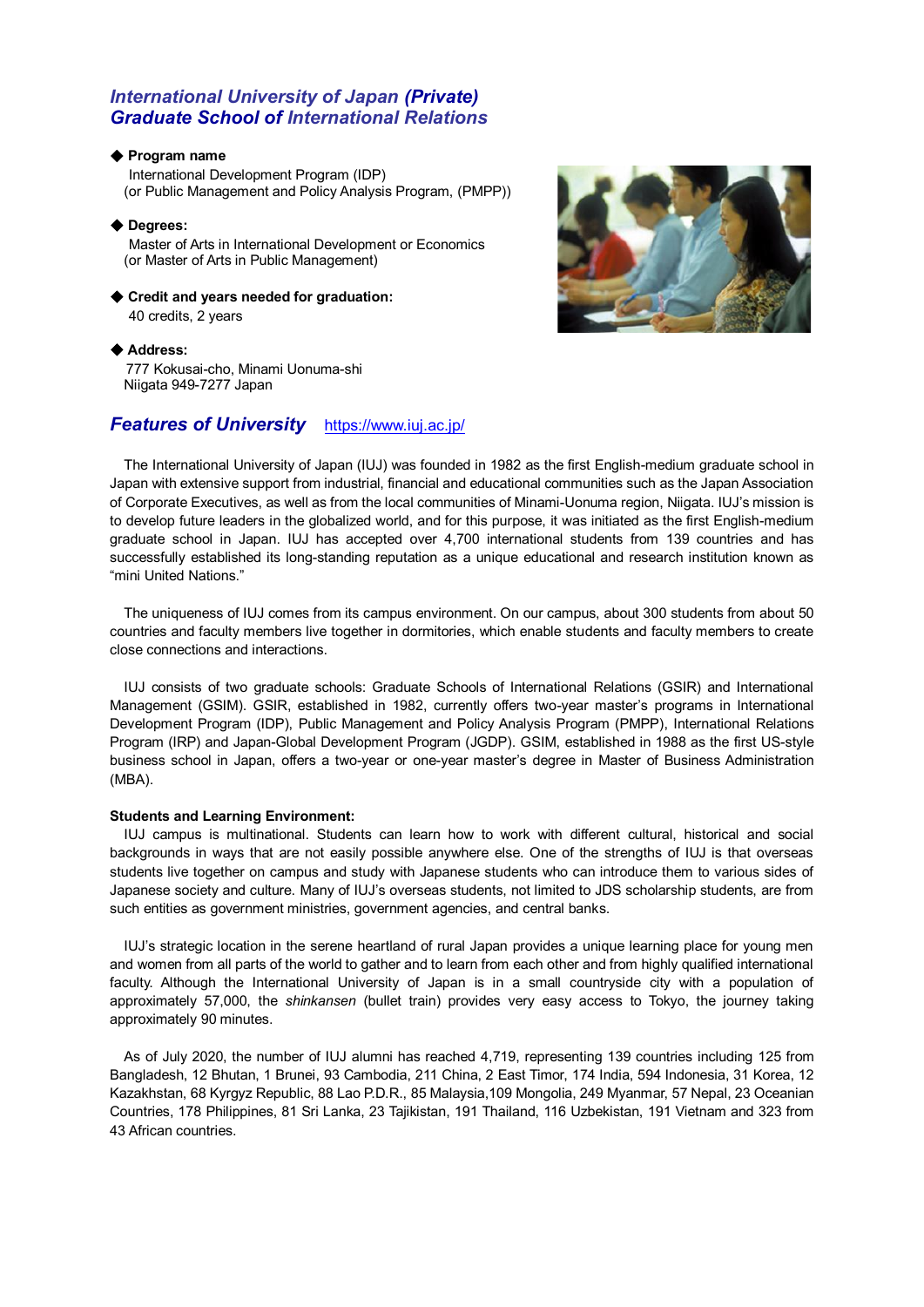## **Features of Graduate School** https://www.juj.ac.jp/gsir/

The Graduate School of International Relations (GSIR) has been offering international education in English in accordance with global standards from its inception. GSIR equips students with essential political, economic and management skills as well as historical and cultural perspectives so that they may become specialists who understand, analyze a wide range of international issues and problems, contribute proactively, and lead the way to resolve the issues that the world is facing. GSIR, utilizing the experiences of Japan and the Asia-Pacific region, lets students examine these issues within a broad and coherent theoretical and empirical framework in the course of their two-year study.

By going through a process of writing a thesis or research report under supervisors (who themselves have gone through vigorous graduate work at top-notch universities in the USA, the UK and Australia), students will be trained to develop the ability to identify and analyze the issues at a depth and develop problem-solving capabilities and apply these acquired skills and knowledge in their future career after graduation.

JDS Fellows will enroll in the following program:

#### **International Development Program (IDP):**

The objective of the IDP is to educate future leaders in formulating and implementing economic as well as public policies geared towards economic development by providing them with rigorous academic training through an economics-centered curriculum. The program encompasses a wide range of economic and public policy issues in various contexts, such as monetary and fiscal policy, public finance, international trade and finance, health care management, environmental management, and sustainable development. IDP is designed not only for students who wish to pursue careers in public sectors and international agencies, but also for those who wish to work in research institutes, financial institutions, and other public enterprises. Graduates of the IDP receive a Master of Arts in Economics or a Master of Arts in International Development.

#### **Public Management and Policy Analysis Program (PMPP):**

PMPP, a program established in 2010, is designed to meet the needs of good governance required to implement, administer and evaluate policies that effectively solve diverse public issues. The program, unlike that of any graduate school of public management and administration, emphasizes interdisciplinary concepts of social sciences -- management, economics, political science, law, and public administration -- with a mix of highly analytical and descriptive methodologies in order to solve various issues in the real world. Like IDP, PMPP is designed not only for students who wish to pursue careers in public institutions and international organizations, but also for those who wish to work in research institutes. Graduates of the PMPP receive a Master of Arts in Public Management.

## *Features of the Programs*

<https://www.iuj.ac.jp/gsir/idp/> <https://www.iuj.ac.jp/gsir/pmpp/>

Compared to other ASEAN countries, East Timor provides the East Timorese with very poor environments in nutrition and public health which are much below the average of other ASEAN countries. In particular in local ears, even basic services are not provided. While the government of East Timor aims to improve such services, more provision of basic services is necessary currently. Rather than drastic improvement, gradually more provision of primary healthcare services is currently necessary.

In their Strategic Development Plan (SDP (2011-2030)), East Timor is trying to be a member in upper middle income countries by year 2030. However, academic achievement among students is really poor currently. Such very poor achievement rises from several reasons such as about 30 different languages existing in addition to two official languages, qualitative and quantitative problems in teachers triggered by outflows of teachers happened in its conflict period, and a lack of school facilities caused by a drastic expanding population, and there are so many problems in education in East Timor. It is really urged to provide government officials with skills in planning as well as implementing policies in the field of education at elementary, middle, and high school levels. Our principle is to crystalize ability of government officials who have to get involved in the education policy.

With such a motivation, the principle of our program is to develop human resources who can manage to construct and implement public and financial and education policies. This also means that the final goal of the program is to let government officials of East Timor not only understand the economics theory and tools for the management of macroeconomic and fiscal policies, but also be able to implement such policies in practice.

Thus, the principle of our program is to develop the capacity of government officials in constructing, implementing,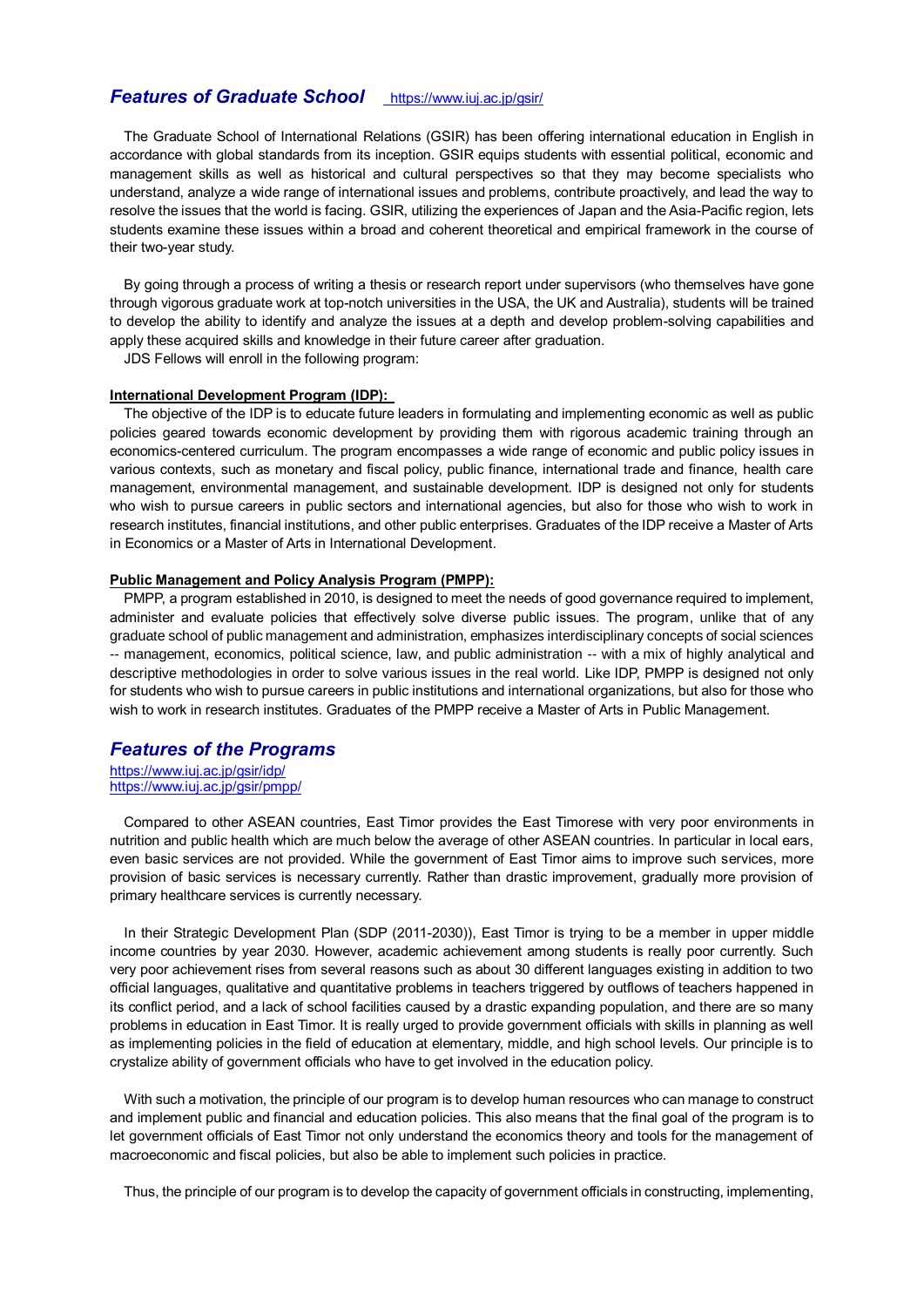evaluating, and managing health related policies, taking into account the current economic situation of East Timor. This program provides government officials with the coursework of the world-wide standard, case studies with very practical examples, and supervision for a master thesis. In the coursework, scholars can not only study theories and tools in economics, public finance, public administration, and the management of public policy, but they can also get capable of conducting research by themselves as well as implementing their own projects. By improving their practical ability in planning and implementing the medium and long term public policy, they can be expected to contribute to the improvement in policy making and budgeting. Our basic principle policy of the program is to improve ability of government officials who have to get involved in policy making in the health and education related field.

## **(1)Theoretical bases and analytical skills for the formulation of socio-economic development plans and policies:**

In order to analyze development plan and policy issues in a coherent theoretical framework, IDP provides the first-year JDS scholars with academic and policy-oriented training with theoretical foundations in the fields of development economics, development plan and international development. The scholars take required courses in the first-year, such as Microeconomics, Macroeconomics and Econometrics. Through these courses, the scholars acquire analytical and empirical skills as well as theoretical knowledge that are required to understand, from theoretical points of view, how development plans and policies are implemented. The program also emphasizes empirical analysis and trains the scholars with the concepts of statistics and econometrics for the formulation of development plans and policies.

## **(2)Capacity building for the application of theoretical knowledge and analytical skills to the formulation, implementation, evaluation and management of development plans and policies:**

IDP in the second year focuses more on providing applied courses related to various issues in the formulation, implementation, evaluation and management of socio-economic development plans and policies. This is intended for the scholars who need to learn how theoretical knowledge and analytical skills they obtained in the first year can be effectively applied to the formulation, implementation, evaluation and management of socio-economic development plans and policies. JDS scholars can also take a series of public-management courses and courses offered in the IUJ's MBA program.

#### **(3)Practical skills for economic and public policy:**

IDP organizes several short-term educational and training programs, such as a series of seminars and workshops and field trips. In seminars and workshops, IUJ invites special lecturers from public institutions, such as the IMF, World Bank, Ministry of Finance, central bank, and other institutions in Japan and foreign countries to give a lecture on case studies of the implementation of public policies. With field trips, the Fellows visit some important sites associated with public issues that have occurred in Japan. The combination of special lectures and field trips encourage the Fellows to acquire skills and knowledge in depth on how to implement economic policy related to fiscal reform and investment promotion as a particular application of their interests.

### **(4)Thesis or Research report writing for independent management of public policy:**

Together with the course work and extra circular activities such as field trips, the Fellows are required to select a unique and important policy-related research topic and write a well-qualified master's thesis or research report under their academic supervisors. The thesis or research report writing gives the Fellows a crucial opportunity to learn how to discuss and analyze their topic in depth by integrating concepts and methods that have been acquired during the entire two-year program as well as the knowledge that had been developed in their previous professional careers. Close supervision by faculty members of the IDP enables the Fellows to write a highly-qualified master's thesis or research report which could contribute to practical as well as academic solutions to current policy issues.

#### **(5)International viewpoint, network and communication skills:**

IUJ provides a diversified student body coming from about 60 countries with a rich educational and research environment. The majority of students and faculty members live in on-campus housing. This facilitates close interaction among students, their family, and faculty members. Most of the students are from government agencies which are formulating and implementing economic and public policies of their home countries so that they can share development experiences of different countries and foster an extensive global network for their future careers.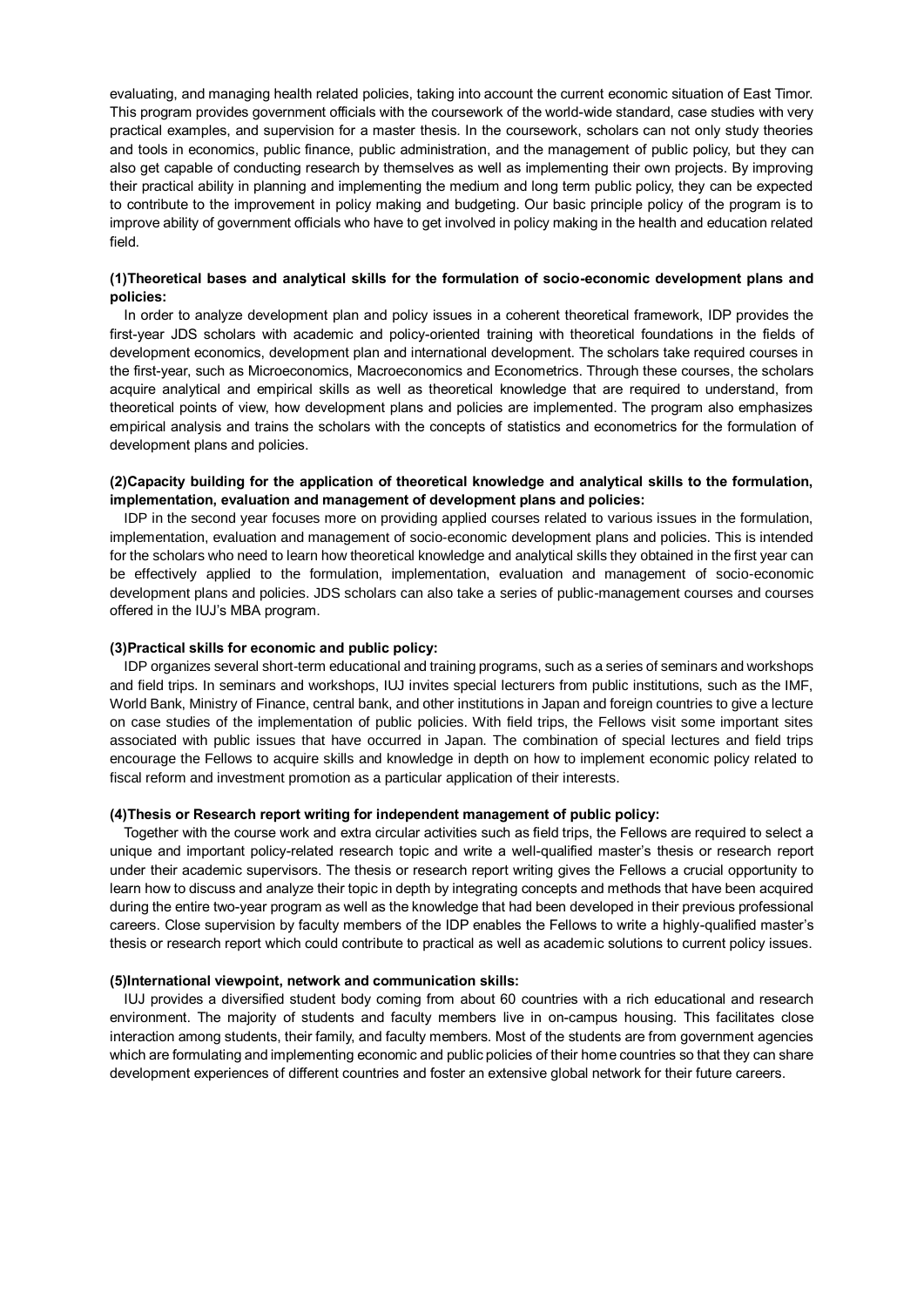## *Necessary Curriculum to Obtain the Degrees*

<https://www.iuj.ac.jp/gsir/idp/id-features/id-curriculum/> <https://www.iuj.ac.jp/gsir/pmpp/pm-features/pm-curriculum/>

#### **[Description of the International Development Program (IDP)]**

The International Development Program (IDP), which is one of the Master's programs of the Graduate School of International Relations (GSIR), was created in 1995 as one of the pioneer programs in the field of international development in Japan. The program is highly policy-oriented and designed to educate future leaders in formulating and implementing economic as well as public policies geared for social and economic development. Since the launch of the IDP, several hundred policy makers from more than 30 countries have been registered as graduate students of the IDP. While most of our alumni work in important economic policy formulating agencies (e.g., central bank, ministry of finance, and ministry of trade), some have joined major international agencies such as the United Nations Development Programme, World Bank, Asian Development Bank (ADB), African Development Bank (AfDB), and Islamic Development Bank (IsDB), where they play vital roles in formulating development policies leading to improving the welfare of the developing world.

IDP has earned its high reputation through rigorous academic training. This is assured by the fact that most of the IDP students are supported by various types of scholarships provided by outside institutions, such as International Monetary Fund (IMF), Ministry of Education, Asian Development Bank (ADB), World Bank, Japan International Cooperation Agency (JICA), Matsushita International Foundation, and Mitsubishi UFJ Trust Scholarship Foundation. Indeed, IDP has been one of the major programs accepting government officials in Asian countries under The Project for Human Resource Development Scholarship by Japanese Grant Aid (JDS) financed by JICA. IDP has also been selected by the Indonesian government to run a double-degree master's program with Indonesian universities under the Professional Human Resource Development Project funded by the JICA loan. The core values of the IDP include:

#### **Economics-centered curriculum**:

IDP emphasizes coherent analytical and empirical frameworks through the economics-centered curriculum. In particular, the program trains JDS scholars to use various software packages for empirical and quantitative analyses, such as STATA, E-Views, TSP, GAUSS, Matlab, and LINDO, which are among the necessary tools to conduct empirical and quantitative studies and to formulate various policies of public and private sectors. The curriculum of the IDP enables the scholars to understand the wider scope and implications of economic issues faced by different countries.

#### **Highly-qualified Master's thesis or Research report**:

Close supervision by faculty members of the IDP enables scholars to write a highly-qualified master's thesis or research report which could contribute to practical as well as academic solutions to current economic issues. The faculty of the IDP is unique in that every single member holds a Ph.D. degree from reputable universities abroad, which is unseen anywhere else in Japan. The quality of the IDP theses can be proved by the fact that many of past theses have been published in internationally refereed academic journals.

#### **Complemented by other fields of social sciences**:

Public policy issues and problems are interdisciplinary in nature. Various dimensions of social sciences, such as economics, regional science, management, international relations, and political science, are as important as the socioeconomic context. To widen the visions, IDP scholars can enroll in the courses offered by other programs (Public Management and Policy Analysis Program and International Relations Program,) in GSIR. Furthermore, IDP scholars have the option to enroll in the MBA type courses offered by the Graduate School of International Management (GSIM) in order to gain deeper insight into financial markets and institutions as well as corporate policymaking in management. Some of the courses are jointly offered by both GSIR and GSIM.

#### **Residential campus with diversity of student body**:

Most IDP students are from government agencies with formulating and implementing economic and public policies of their home countries so that they can share development experiences of different countries and develop an extensive global network for their future careers. In addition, most students and faculty members live in oncampus dormitories and housings. This facilitates close relationships among them, leading to close supervision by faculty members. Such an international environment with residential campus provides foreign scholars with a rich opportunity in interacting with Japanese students both inside and outside the classroom.

## **[Curriculum of IDP]**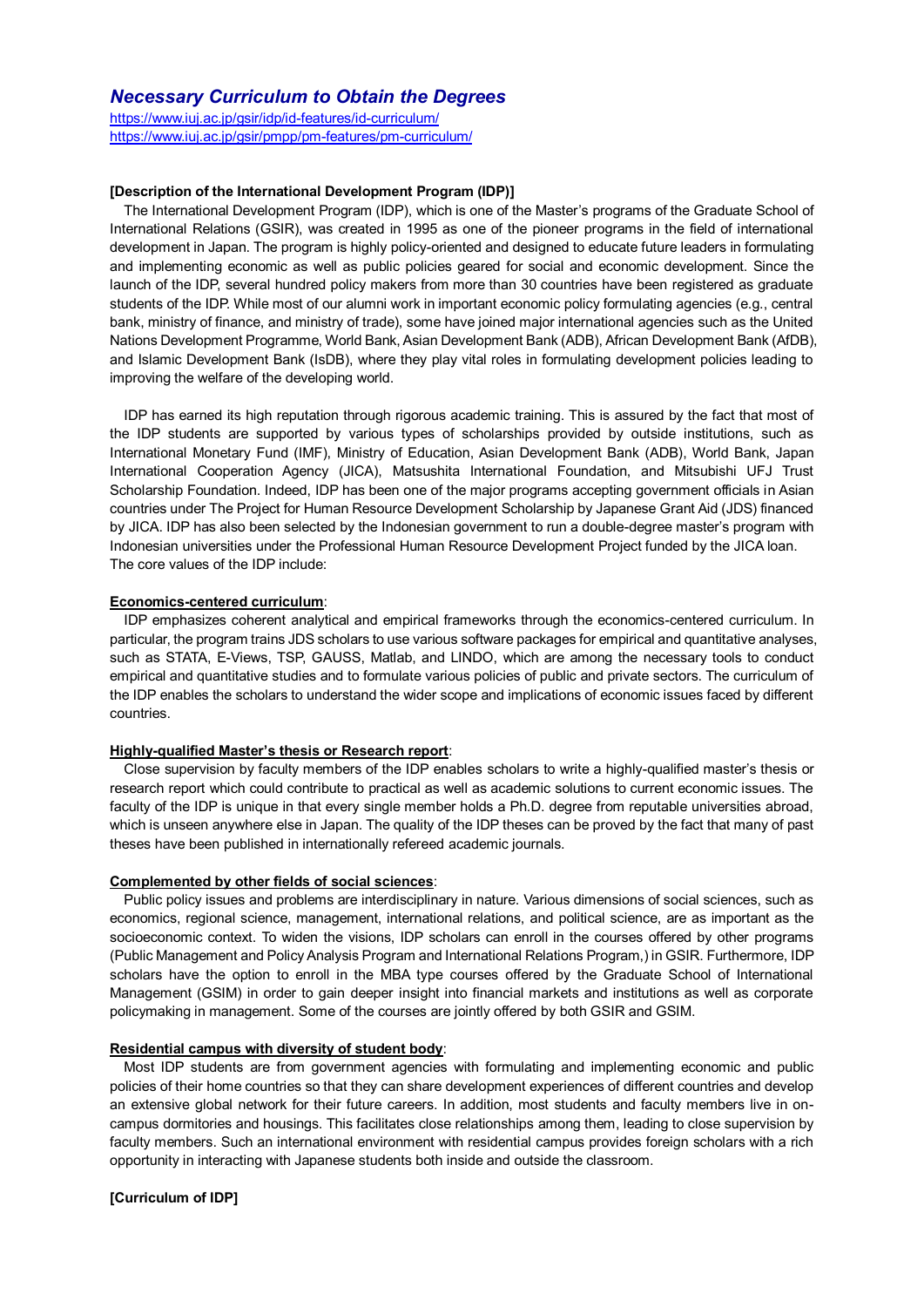IDP provides the JDS scholars with the academic and policy-oriented training through the combination of theoretical and practical foundations in the field of economics. Through training the scholars, the program assists in enhancing the professional skills of key economic agencies in developing and emerging countries faced with consistently changing economic circumstances. In terms of the coverage and quality of the offered courses over the wide fields of economics and related social sciences, IDP's curriculum is among the best in the world when compared to other master's-level professional programs.

The curriculum of the two-year master's program consists of a combination of required courses and elective courses: the former provides analytical and empirical skills and knowledge that are required to understand all aspects of economics and related fields and to apply them to policy-oriented issues; the latter focuses more on the specific aspects of practical and policy-oriented issues and expands the theoretical capability and descriptive knowledge developed in required courses. This combination allows the scholars to facilitate problem identification and problem solving in regional and international economic policy agendas.

Together with the course work, the scholars select a unique and important economic policy-related research topic and write a well-qualified master's thesis while participating in advanced seminar sessions with their academic supervisors. Writing a master's thesis or research report and defending it are the center of the demanding components of the program, as in typical academic graduate-level studies. The thesis or research report writing gives the scholars a crucial opportunity to learn how to discuss and analyze their research topic in depth by integrating the concepts and methods that have been acquired during the entire two-year program as well as the knowledge that had been developed in their previous professional careers.

To earn a Master of Arts in International Development, the scholars need to complete the required number of credits through course work and to submit a well-qualified master's thesis to the GSIR. Altogether they must complete at least 40 credits. The scholar's achievement in course work is evaluated on a scale of letter grades, A (distinguished), A- (very good), B+ (good), B (satisfactory), B- (satisfactory low), C (poor), and F (failure). The evaluation criteria for each course are given in the course syllabus and include class attendance, presentations and/or written/oral examinations.

#### **The first-year curriculum**:

The first-year curriculum introduces required courses that provide the scholars with tools, concepts, and theories in economics and related fields. These courses expose the scholars to cutting-edge knowledge in economics, thus helping them to analyze public policy issues within inclusive and coherent theoretical and empirical frameworks. The scholars start preparations for a master's thesis toward the end of the first-year. Before the spring term of the first year, all scholars need to decide their research topic and choose an academic supervisor. In addition, the scholars with their supervisor's guidance have the opportunity to enroll in elective courses that help them explore their research topic.

#### **The second-year curriculum**:

The second-year curriculum consists of elective courses and a master's thesis or research report writing. Practical and policy-oriented second-year courses strive to expand the theoretical and empirical capabilities developed in the first year. The scholars identify a unique, economic related issue and write a master's thesis or research report on a research topic of their choice while participating in advanced seminar sessions under supervision of faculty members. Through the process, the scholars have an opportunity to analyze their research topic in depth by integrating theories, methods, concepts and their practical applications that they have acquired in the entire twoyear program.

#### **Thesis writing (Advanced seminars I, II, and III) & Research Report Writing**:

GSIR regards a thesis or research report as an important final stage in intellectual development. The purpose of a thesis or research report is to give evidence of the scholar's ability in collecting and evaluating information, critically analyzing empirical facts based on theories in the chosen field of economic arguments. A thesis or research report also demonstrates the scholar's ability to present research results concisely and in a scholarly form. No credits are allotted to a thesis or research report itself in GSIR. However, the scholars need to register for their supervisor's three advanced seminars (Advanced Seminars I, II, and III) in three consecutive terms, beginning in the spring term of the first year. These advanced seminars together account for 6 for thesis writing and 2 for research report writing out of the 40 required credits. A thesis or research report with good quality will be sent to outside evaluators to see if they deserve a grade of "distinction." "Distinction" is awarded to those theses that are of publishable quality in the international referred journals. The JDS Fellows will enroll in either IDP or PMPP. Here only the description of IDP is provided.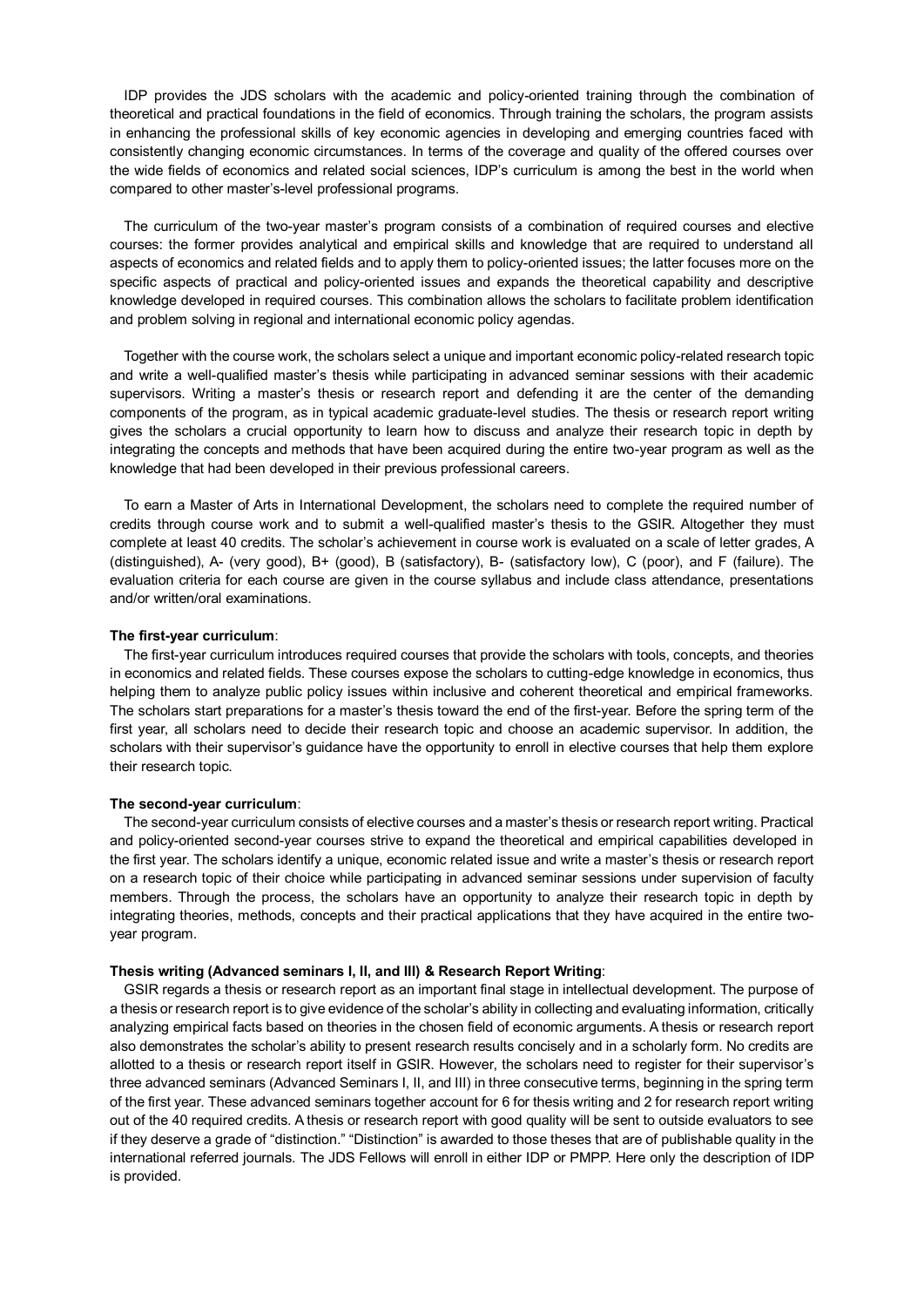#### **[Description of the Public Management and Policy Analysis Program (PMPP)]**

The Public Management and Policy Analysis Program (PMPP) is a multidisciplinary program that is closely linked with the IDP. PMPP is designed to prepare the next generation of leaders in public sectors by providing them with a conceptual framework and practical skills that are necessary to succeed in public administration and management. The program meets the increasing demand for the knowledge and skills necessary to implement good governance in the public sector. By combining rigorous training in analytical, quantitative, and qualitative methods, the multidisciplinary nature of this program is aimed at students attaining sound knowledge and understanding key concepts, issues, ideas, and theories in management, economics, and public administration, with an emphasis on public management and policy analysis.

PMPP is built on three pillars: (i) advanced training in theoretical foundation and quantitative and qualitative methods; (ii) multidisciplinary approaches through coursework on public administration, management, political science, development economics, governance, and law; and (iii) professional orientation through MA thesis preparation and writing. In particular, PMPP faculty members work with students to analyze their respective countries' policy issues through thesis supervising and other related research projects. Furthermore, PMPP also encompasses a wide choice of other important policy subjects, such as environmental management and healthrelated management and economics. PMPP is attractive for people who work in or intend to take up careers in national or regional governments, international organizations, non-governmental organizations, and public enterprises. The core values of the PMPP include:

## **Inter-disciplinary curriculum**:

PMPP, like no other graduate school of public management and administration, emphasizes interdisciplinary concepts of social sciences, such as public administration, management, economics, accounting, law, and politics, with a mix of analytical and descriptive methodologies in order to solve various issues in the real world. In addition, the program trains students to use various software packages for quantitative analyses, such as STATA, E-Views, TSP, GAUSS, Matlab, and LINDO, which are among the necessary tools to conduct quantitative studies and to formulate various policies of public and private sectors. The curriculum of the PMPP enables students to understand the wider scope and implications of public issues faced by different countries.

### **Highly-qualified Master's thesis or Research report**:

Close supervision by faculty members of the PMPP enables students to write a highly-qualified master's thesis or research report which could contribute to practical solutions to current public issues. The faculty of the PMPP is unique in that every single member holds a Ph.D. degree from reputable universities abroad, which is unseen anywhere else in Japan. The quality of the PMPP theses can be proved by the fact that many of past theses in GSIR have been published in internationally refereed academic journals.

## **Complemented by other fields of social sciences**:

Public policy issues and problems are interdisciplinary in nature. Various dimensions of social sciences, such as economics, regional science, management, international relations, and political science, are as important as the socioeconomic context. To widen the visions, the PMPP students can enroll in the courses offered by other programs (International Development Program and International Relations Program) in GSIR. Furthermore, the PMPP students have the option to enroll in the MBA type courses offered by the Graduate School of International Management (GSIM) in order to gain deeper insight into financial markets and institutions as well as corporate policymaking in management. Some of the courses are jointly offered by both GSIR and GSIM.

## **Residential campus with diversity of student body**:

Most GSIR students are from government agencies which are formulating and implementing public policies of their home countries so that they can share development experiences of different countries and develop an extensive global network for their future careers. In addition, most students and faculty members live in on-campus dormitories and housings. This facilitates close relationships among them, leading to close supervision by faculty members. Such an international environment with residential campus provides foreign scholars with a rich opportunity in interacting with Japanese students both inside and outside the classroom.

#### **[Curriculum of PMPP]**

PMPP provides the scholars with the academic and policy-oriented training through the combination of theoretical and practical foundations in the field of public management. Through training the scholars, the program assists in enhancing the professional skills of key public agencies in developing and emerging countries faced with consistently changing socio-economic circumstances. In terms of the coverage and quality of the offered courses over the wide fields of public management, PMPP's curriculum is among the best in the world when compared to other master's-level professional programs.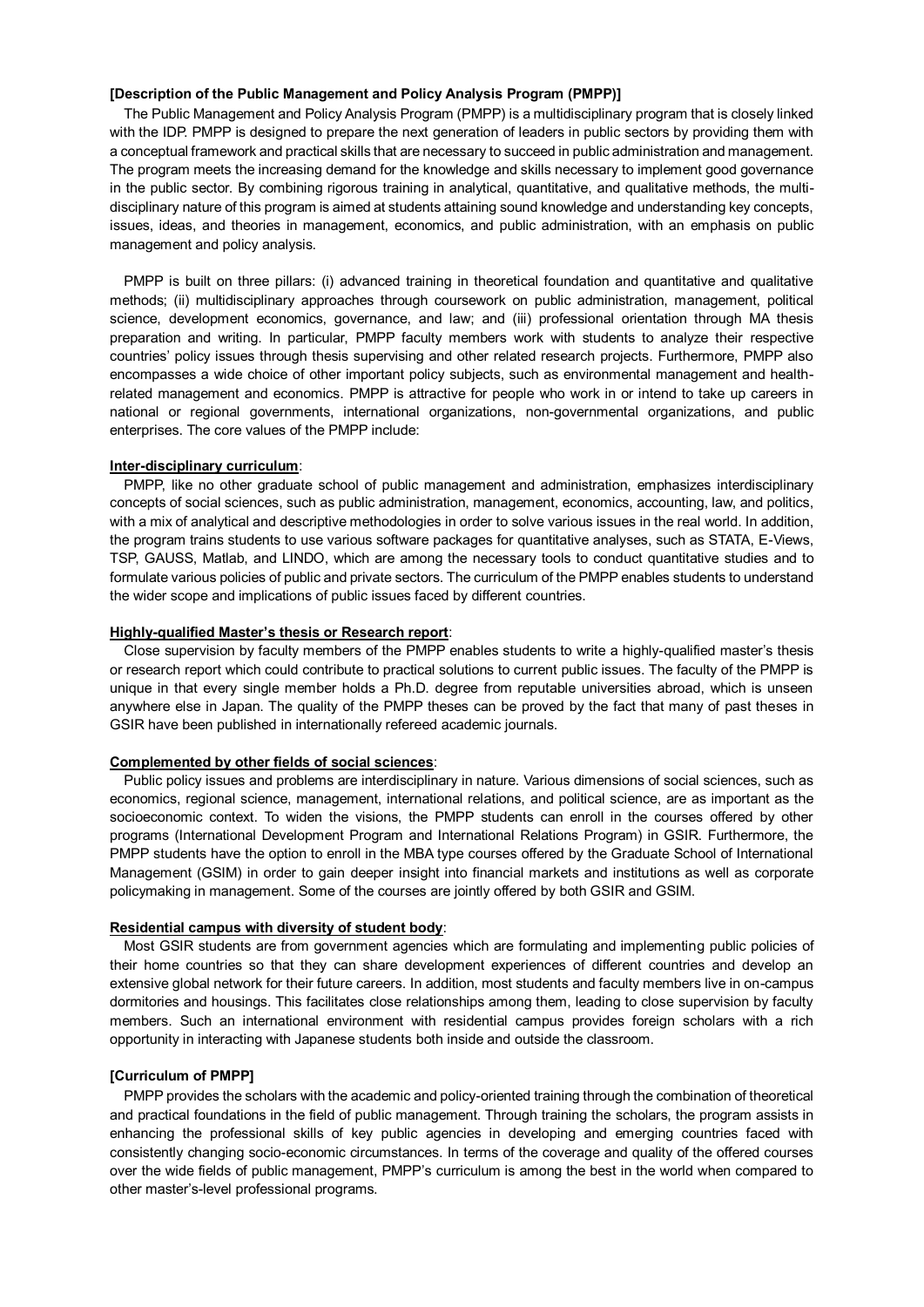The curriculum of the two-year master's program consists of a combination of required courses and elective courses: the former provides basic skills and knowledge that are required to understand all aspects of public management and related fields and to apply them to public-oriented issues; the latter focuses more on the specific aspects of practical and policy-oriented issues and expands the theoretical capability and descriptive knowledge developed in required courses. This combination allows the scholars to facilitate problem identification and problem solving in public management agendas.

Together with the course work, the scholars select a unique and important public policy-related research topic and write a well-qualified master's thesis or research report while participating in advanced seminar sessions with their academic supervisors. Writing a master's thesis and defending it are the center of the demanding components of the program, as in typical academic graduate-level studies. The thesis writing gives the scholars a crucial opportunity to learn how to discuss and analyze their research topic in depth by integrating the concepts and methods that have been acquired during the entire two-year program as well as the knowledge that had been developed in their previous professional careers.

To earn a Master of Arts in Public Management, the scholars need to complete the required number of credits through course work and to submit a well-qualified master's thesis to the GSIR. Altogether they must complete at least 40 credits. The scholar's achievement in course work is evaluated on a scale of letter grades, A (distinguished), A- (very good), B+ (good), B (satisfactory), B- (satisfactory low), C (poor), and F (failure). The evaluation criteria for each course are given in the course syllabus and include class attendance, presentations and/or written/oral examinations.

### **The first-year curriculum:**

The first-year curriculum introduces required courses that provide the scholars with tools, concepts, and theories in public management and related fields. These courses expose the scholars to cutting-edge knowledge in public management, thus helping them to analyze public policy issues within inclusive and coherent theoretical and quantitative frameworks. The scholars start preparations for a master's thesis toward the end of the first-year. Before the spring term of the first year, each scholar needs to decide a research topic and choose an academic supervisor. In addition, the scholars with their supervisor's guidance have the opportunity to enroll in elective courses that help them explore their research topics.

#### **The second-year curriculum:**

The second-year curriculum consists of elective courses and a master's thesis or research report writing. Practical and policy-oriented second-year courses strive to expand the theoretical and qualitative capabilities developed in the first year. The scholars identify a unique, public management-related issue and write a master's thesis on a research topic of their choice while participating in advanced seminar sessions under supervision of faculty members. Through the process, the scholars have an opportunity to analyze their research topic in depth by integrating theories, methods, concepts and their practical applications that they have acquired in the entire twoyear program.

## **Thesis writing (Advanced seminars I, II, and III) & Research Report Writing:**

GSIR regards a thesis as an important final stage in intellectual development. The purpose of a thesis is to give evidence of the scholar's ability in collecting and evaluating information, critically analyzing empirical facts based on theories in the chosen field of public management arguments. A thesis also demonstrates the scholar's ability to present research results concisely and in a scholarly form. No credits are allotted to a thesis or research report itself in GSIR. However, the scholars need to register for their supervisor's three advanced seminars (Advanced Seminars I, II, and III) in three consecutive terms, beginning in the spring term of the first year. These advanced seminars together account for 6 for thesis writing and 2 for research report writing out of the 40 required credits. A thesis with good quality will be sent to outside evaluators to see if they deserve a grade of "distinction." "Distinction" is awarded to those theses that are of publishable quality in the international referred journals.

#### **Course Requirements**

**MA in International Development (International Development Program/IDP) (Credit Requirement for Graduation: 40 credits)**

|          | <b>Categories</b> | <b>Course Title</b>   | <b>Credit</b> |
|----------|-------------------|-----------------------|---------------|
| Core     |                   | Development Economics | ⌒             |
| Required |                   | International Trade   |               |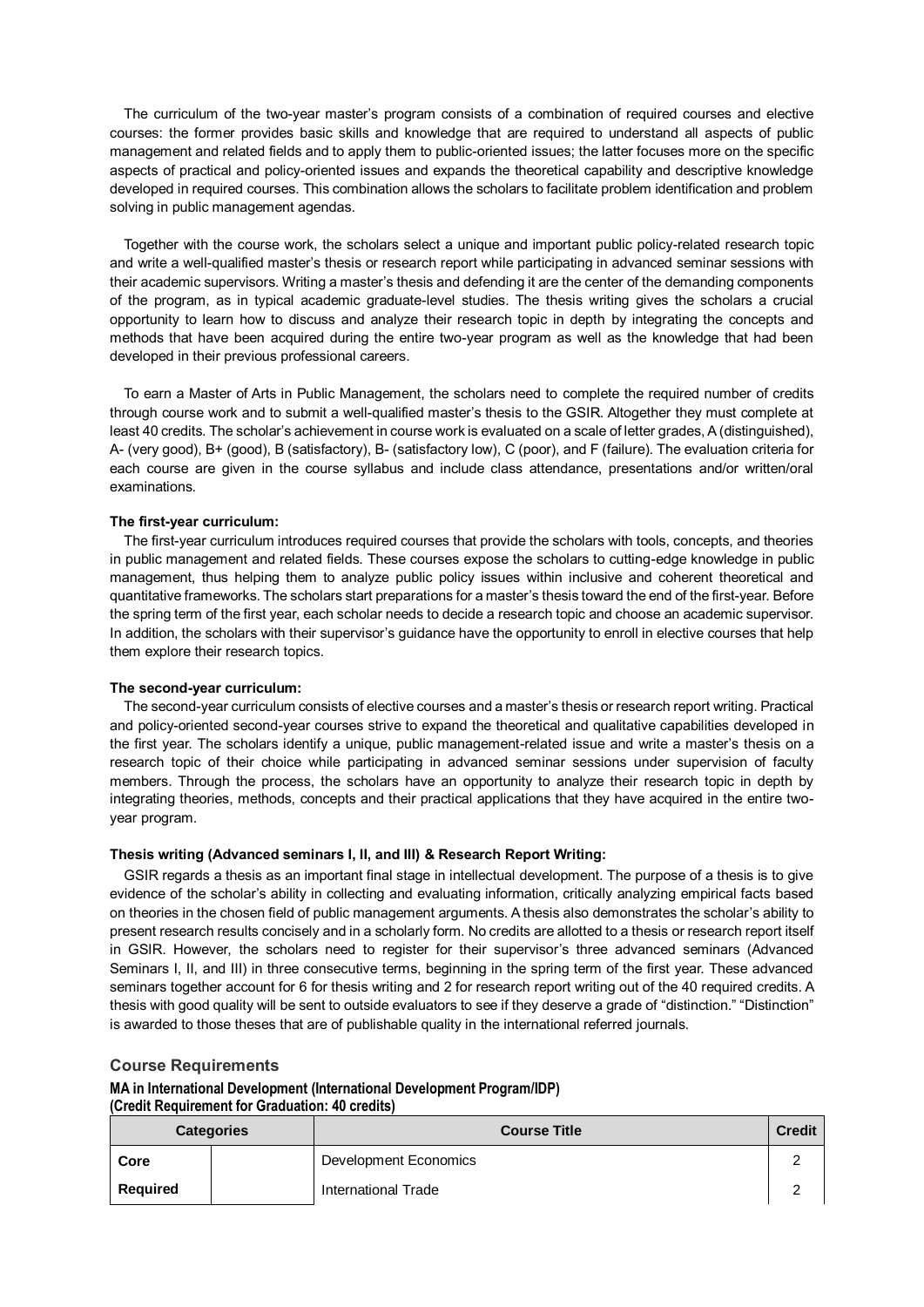| <b>Courses</b>               |                       | Econometrics *                                                   | $\overline{2}$ |
|------------------------------|-----------------------|------------------------------------------------------------------|----------------|
| 22 credits                   |                       | Macroeconomics I: Income Theory *                                | 2              |
|                              | <b>Basic</b>          | Macroeconomics II: Business Cycle and Growth Theory *            | 2              |
|                              | 16 credits<br>Note 1) | Microeconomics I: Price Theory *                                 | 2              |
|                              |                       | Microeconomics II: Strategic Behavior and Information Analysis * | 2              |
|                              |                       | Statistical Methods *                                            | $\overline{c}$ |
|                              | <b>Seminar</b>        | <b>Advanced Seminar I</b>                                        | 2              |
|                              | 6 credits             | <b>Advanced Seminar II</b>                                       | 2              |
|                              | Note 2)               | <b>Advanced Seminar III</b>                                      | $\overline{c}$ |
|                              |                       | Agricultural Development and Resource Revenue Management         | 2              |
|                              |                       | Analysis of Development Policies and Programs                    | 2              |
|                              |                       | <b>Business Presentation</b>                                     | 2              |
|                              |                       | Cost Benefit Analysis                                            | 2              |
|                              |                       | Cross-sectional and Panel Data Analysis                          | 2              |
|                              |                       | Development Policy and Globalization                             | 2              |
|                              |                       | <b>Environmental and Health Economics</b>                        | $\overline{c}$ |
|                              |                       | Evolving Development Paradigms and Changing Operational          |                |
|                              |                       | Strategies of Development Organizations                          | 2              |
|                              |                       | Financial System and Financial Regulation                        | 1              |
|                              |                       | Global Market Seminar                                            | 1              |
|                              |                       | Industrial Organization and Policy Analysis                      | 2              |
| <b>Core Elective Courses</b> |                       | Inequality and Poverty: Measurement and Applications             | 2              |
| At least 6 credits or 10     |                       | Interactions, Institutions, and Economic Development             | 2              |
| credits                      |                       | <b>International Finance</b>                                     | 2              |
| Note 3)                      |                       | Issues in African Development                                    | 2              |
|                              |                       | Japanese Corporate Finance and Financial System                  | $\overline{c}$ |
|                              |                       | Japanese International Development Cooperation                   | $\overline{c}$ |
|                              |                       | Japanese Public Finance and Administration                       | 2              |
|                              |                       | Japan's Education System                                         | 2              |
|                              |                       | Labor Economics                                                  | 2              |
|                              |                       | Macroeconomic Modeling and Forecasting                           | $\overline{c}$ |
|                              |                       | Macroeconomics and Policy Analysis                               | 2              |
|                              |                       | Mathematics for Economics and Management                         | 2              |
|                              |                       | Monetary Economics and Policy Analysis                           | 2              |
|                              |                       | Monetary Policy in Developing Countries                          | $\overline{c}$ |
|                              |                       | <b>Policy Evaluation</b>                                         | $\overline{2}$ |
|                              |                       | <b>Public Finance</b>                                            | 2              |
|                              |                       | Public Finance and Budgeting                                     | 2              |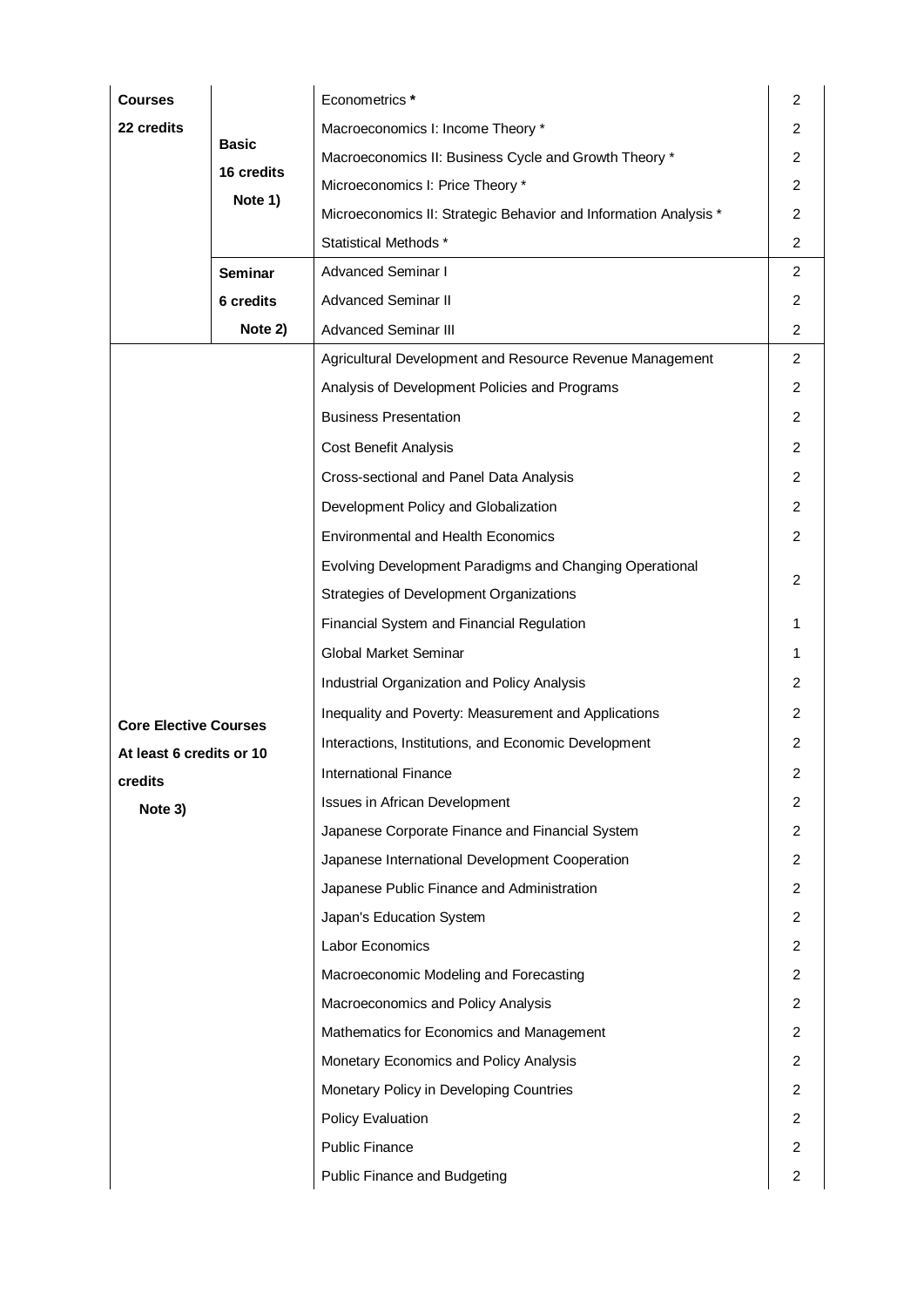|                                                                                                           |                                                                                                  | <b>Research Methods</b>                                                                            | 2 |  |
|-----------------------------------------------------------------------------------------------------------|--------------------------------------------------------------------------------------------------|----------------------------------------------------------------------------------------------------|---|--|
|                                                                                                           |                                                                                                  | International Economic Systems and Order                                                           | 2 |  |
|                                                                                                           |                                                                                                  | <b>Time Series Analysis</b>                                                                        | 2 |  |
|                                                                                                           | <b>GSIM</b>                                                                                      |                                                                                                    |   |  |
| <b>Elective</b>                                                                                           | courses                                                                                          | At least 2 credits must be obtained from GSIM course(s) which are not listed in                    |   |  |
| <b>Courses</b>                                                                                            | at least 2                                                                                       | both the course requirements and GSIR course offerings.                                            |   |  |
|                                                                                                           | credits                                                                                          |                                                                                                    |   |  |
| <b>Elective Courses</b>                                                                                   |                                                                                                  | Select from all the courses offered at IUJ (including language courses) in                         |   |  |
|                                                                                                           |                                                                                                  | consultation with faculty. The maximum number of credits for language                              |   |  |
|                                                                                                           |                                                                                                  | courses which count towards graduation is 2.                                                       |   |  |
| Required Number of Credits for Graduation 40 credits                                                      |                                                                                                  |                                                                                                    |   |  |
| In addition to the minimum credit requirement for each category mentioned above, students are required to |                                                                                                  |                                                                                                    |   |  |
| obtain at least 30 credits from the courses which are offered by the school to which they belong.         |                                                                                                  |                                                                                                    |   |  |
|                                                                                                           |                                                                                                  | 6 courses which have an asterisk (*) in the basic core required courses must be taken in the first |   |  |
| Note 1)                                                                                                   | year.                                                                                            |                                                                                                    |   |  |
|                                                                                                           | Although "Advanced Seminar I, II and III "are the Core Required courses and students are         |                                                                                                    |   |  |
| Note 2)                                                                                                   | required to obtain 6 credits from them, only 2 of the 6 credits are counted toward graduation in |                                                                                                    |   |  |
|                                                                                                           | the research report option while 6 credits are counted in the thesis option.                     |                                                                                                    |   |  |
|                                                                                                           |                                                                                                  | The required number of Core Elective course credits differs depending on whether a thesis or       |   |  |
| Note 3)                                                                                                   | research report is to be undertaken. In the thesis option, 6 credits must be obtained while 10   |                                                                                                    |   |  |
|                                                                                                           |                                                                                                  | credits must be obtained in the case of a research report option.                                  |   |  |

## **MA in Economics (International Development Program/IDP) (Credit Requirement for Graduation: 40 credits)**

| <b>Categories</b>            |                      | <b>Course Title</b>                                            | <b>Credit</b> |
|------------------------------|----------------------|----------------------------------------------------------------|---------------|
|                              |                      | Mathematics for Economics and Management                       | $\mathcal{P}$ |
|                              |                      | <b>Statistical Methods</b>                                     | $\mathcal{P}$ |
|                              |                      | Microeconomics I: Price Theory                                 | 2             |
| Core                         | <b>Basic</b>         | Microeconomics II: Strategic Behavior and Information Analysis | $\mathcal{P}$ |
| <b>Required</b>              | 14 credits           | Macroeconomics I: Income Theory                                | 2             |
| <b>Courses</b>               | <b>Seminar</b>       | Macroeconomics II: Business Cycle and Growth Theory            | 2             |
| 20 credits                   |                      | Econometrics                                                   | 2             |
|                              |                      | Advanced Seminar I                                             | 2             |
|                              | 6 credits            | <b>Advanced Seminar II</b>                                     | 2             |
| Note 1)                      | Advanced Seminar III | 2                                                              |               |
| <b>Core Elective Courses</b> |                      | Agricultural Development and Resource Revenue Management       | $\mathcal{P}$ |
| At least 8 credits or 12     |                      | Analysis of Development Policies and Programs                  | 2             |
| credits                      |                      | <b>Business Presentation</b>                                   | 2             |
| Note 2)                      |                      | Cost Benefit Analysis                                          | 2             |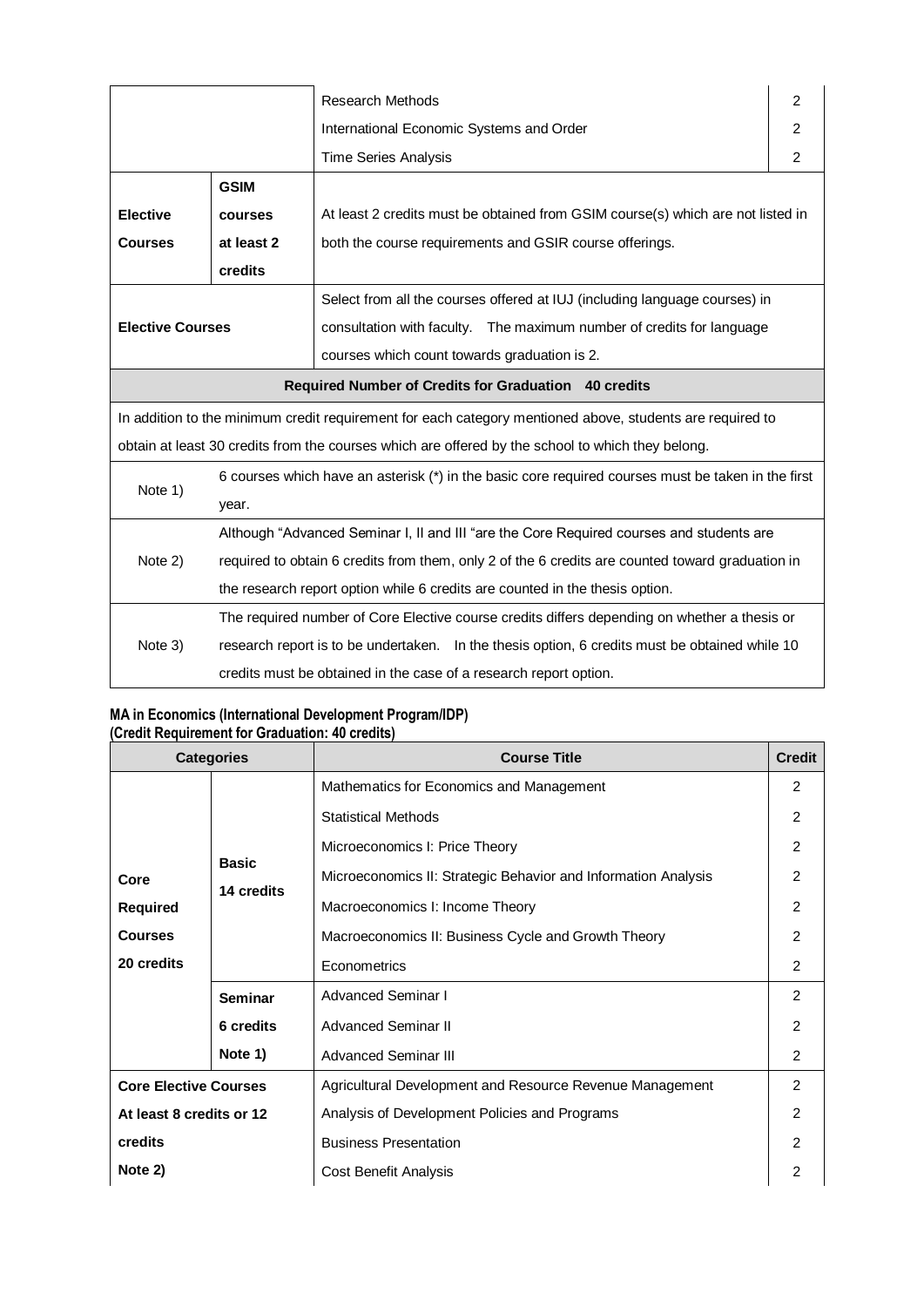|                                                                                                           |                | Cross-sectional and Panel Data Analysis                                         | 2              |
|-----------------------------------------------------------------------------------------------------------|----------------|---------------------------------------------------------------------------------|----------------|
|                                                                                                           |                | <b>Development Economics</b>                                                    | 2              |
|                                                                                                           |                | Development Policy and Globalization                                            | 2              |
|                                                                                                           |                | <b>Environmental and Health Economics</b>                                       | $\overline{2}$ |
|                                                                                                           |                | Evolving Development Paradigms and Changing                                     |                |
|                                                                                                           |                | Operational Strategies of Development Organizations                             | 2              |
|                                                                                                           |                | Financial System and Financial Regulation                                       |                |
|                                                                                                           |                | Global Market Seminar                                                           |                |
|                                                                                                           |                | Industrial Organization and Policy Analysis                                     | 2              |
|                                                                                                           |                | Inequality and Poverty: Measurement and Applications                            | $\overline{c}$ |
|                                                                                                           |                | Interactions, Institutions, and Economic Development                            | 2              |
|                                                                                                           |                | <b>International Finance</b>                                                    | 2              |
|                                                                                                           |                | <b>International Trade</b>                                                      | 2              |
|                                                                                                           |                | Issues in African Development                                                   | 2              |
|                                                                                                           |                | Japanese Corporate Finance and Financial System                                 | 2              |
|                                                                                                           |                | Japanese International Development Cooperation                                  | 2              |
|                                                                                                           |                | Japanese Public Finance and Administration                                      | 2              |
|                                                                                                           |                | Japan's Education System                                                        | $\overline{2}$ |
|                                                                                                           |                | Labor Economics                                                                 | 2              |
|                                                                                                           |                | Macroeconomics and Policy Analysis                                              | 2              |
|                                                                                                           |                | Macroeconomic Modeling and Forecasting                                          | 2              |
|                                                                                                           |                | Monetary Economics and Policy Analysis                                          | 2              |
|                                                                                                           |                | Monetary Policy in Developing Countries                                         | 2              |
|                                                                                                           |                | <b>Policy Evaluation</b>                                                        | 2              |
|                                                                                                           |                | <b>Public Finance</b>                                                           | 2              |
|                                                                                                           |                | Public Finance and Budgeting                                                    | 2              |
|                                                                                                           |                | Research Methods                                                                | 2              |
|                                                                                                           |                | International Economic Systems and Order                                        | 2              |
|                                                                                                           |                | <b>Time Series Analysis</b>                                                     | 2              |
|                                                                                                           | <b>GSIM</b>    |                                                                                 |                |
| <b>Elective</b>                                                                                           | <b>courses</b> | At least 2 credits must be obtained from GSIM course(s) which are not listed in |                |
| <b>Courses</b>                                                                                            | at least 2     | both the course requirements and GSIR course offerings.                         |                |
|                                                                                                           | credits        |                                                                                 |                |
|                                                                                                           |                | Select from all the courses offered at IUJ (including language courses) in      |                |
| <b>Elective Courses</b>                                                                                   |                | consultation with faculty. The maximum number of credits for language           |                |
|                                                                                                           |                | courses which count towards graduation is 2.                                    |                |
|                                                                                                           |                | <b>Required Number of Credits for Graduation: 40 credits</b>                    |                |
| In addition to the minimum credit requirement for each category mentioned above, students are required to |                |                                                                                 |                |
| obtain at least 30 credits from the courses which are offered by the school to which they belong.         |                |                                                                                 |                |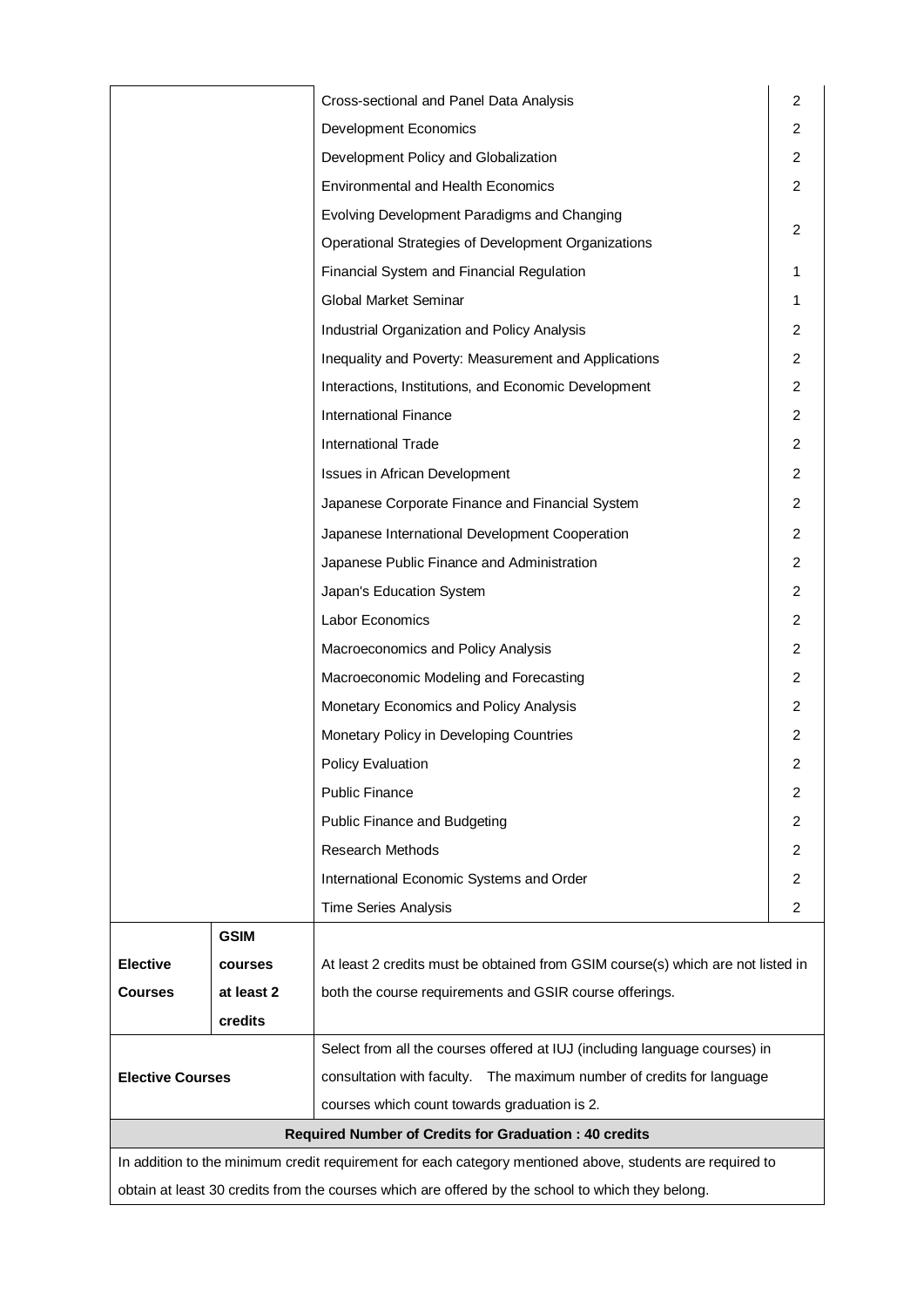| Note 1) | All the Basic Core Required courses (16 credits) must be taken in the first year.                |  |  |  |
|---------|--------------------------------------------------------------------------------------------------|--|--|--|
| Note 2) | Although "Advanced Seminar I, II and III "are the Core Required courses and students are         |  |  |  |
|         | required to obtain 6 credits from them, only 2 of the 6 credits are counted toward graduation in |  |  |  |
|         | the research report option while 6 credits are counted in the thesis option.                     |  |  |  |
| Note 3) | The required number of Core Elective course credits differs depending on whether a thesis or     |  |  |  |
|         | research report is to be undertaken. In the thesis option, 8 credits must be obtained while 12   |  |  |  |
|         | credits must be obtained in the case of a research report option.                                |  |  |  |

## **MA in Public Management (Public Management and Policy Analysis Program/PMPP) (Credit Requirement for Graduation: 40 credits)**

|                              | <b>Categories</b> | <b>Course Title</b>                            | <b>Credit</b>           |
|------------------------------|-------------------|------------------------------------------------|-------------------------|
|                              | <b>Basic</b>      | Applied Econometrics or Econometrics (DCC5261) | 2                       |
|                              |                   | Introduction to Policy Analysis                | 2                       |
|                              |                   | Managing Public Organizations                  | $\overline{2}$          |
|                              |                   | Microeconomics I: Price Theory                 | 2                       |
| Core                         | 16 credits        | <b>Public Administration</b>                   | 2                       |
| <b>Required</b>              | Note 1)           | Public Finance and Budgeting                   | 2                       |
| <b>Courses</b><br>22 credits |                   | <b>Public Policy Process</b>                   | 2                       |
|                              |                   | <b>Statistical Methods</b>                     | $\overline{2}$          |
|                              | <b>Seminar</b>    | <b>Advanced Seminar I</b>                      | $\overline{2}$          |
|                              | 6 credits         | <b>Advanced Seminar I</b>                      | $\overline{2}$          |
|                              | Note 2)           | <b>Advanced Seminar I</b>                      | 2                       |
|                              |                   | Case Study Method                              | $\overline{2}$          |
|                              |                   | <b>Cost Benefit Analysis</b>                   | 2                       |
|                              |                   | Environmental Policy and Disaster Management   |                         |
|                              |                   | Information Policy and Management              | 2                       |
|                              |                   | Introduction to Policy Modeling                | 2                       |
|                              |                   | Japanese Public Finance and Administration     | 2                       |
|                              |                   | Japanese Government and Politics               | $\overline{2}$          |
| <b>Core Elective Courses</b> |                   | Leadership in the Public Sector                | 2                       |
| At least 6 credits or 10     |                   | <b>Local Government and Public Service</b>     | 2                       |
| credits                      |                   | Macroeconomics I: Income Theory                | 2                       |
| Note 3)                      |                   | Mathematics for Economics and Management       | 2                       |
|                              |                   | <b>Policy Evaluation</b>                       | 2                       |
|                              |                   | <b>Political Institutions and Governance</b>   | $\overline{\mathbf{c}}$ |
|                              |                   | Public Human Resource Management               | $\overline{2}$          |
|                              |                   | <b>Public Organization Theory</b>              | $\overline{2}$          |
|                              |                   | <b>Public Private Partnerships</b>             | $\overline{2}$          |
|                              |                   | Research Methods                               | $\overline{2}$          |
|                              |                   | Survey Data Analysis                           | 1                       |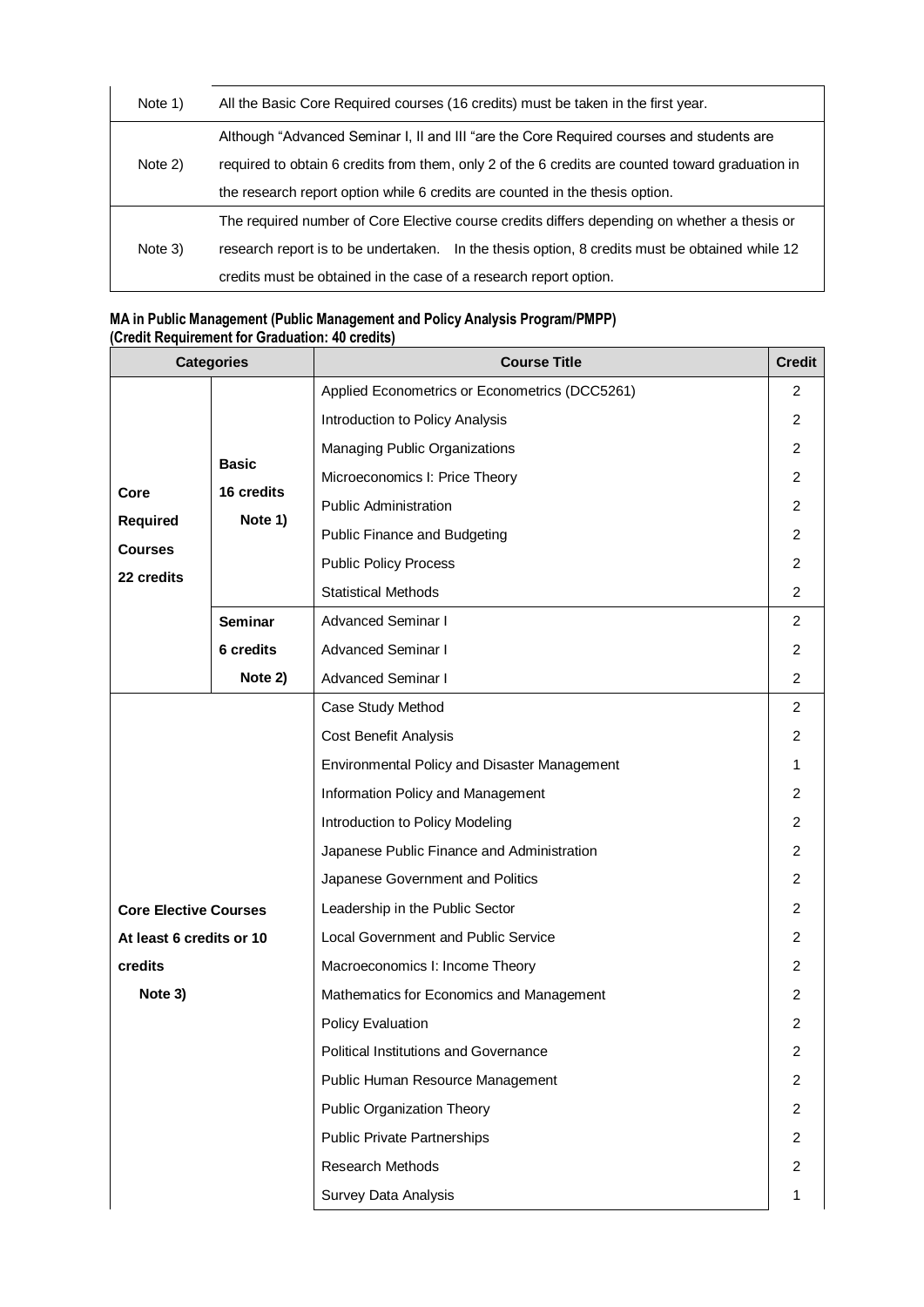|                                                                                                           | <b>GSIM</b>                                                                                      |                                                                                                |  |
|-----------------------------------------------------------------------------------------------------------|--------------------------------------------------------------------------------------------------|------------------------------------------------------------------------------------------------|--|
| <b>Elective</b>                                                                                           | courses                                                                                          | At least 2 credits must be obtained from GSIM course(s) which are not listed in                |  |
| <b>Courses</b>                                                                                            | at least 2                                                                                       | the GSIR course offerings.                                                                     |  |
|                                                                                                           | credits                                                                                          |                                                                                                |  |
| <b>Elective Courses</b>                                                                                   |                                                                                                  | Select from all the courses offered at IUJ (including language courses) in                     |  |
|                                                                                                           |                                                                                                  | consultation with faculty.  The maximum number of credits for language                         |  |
|                                                                                                           |                                                                                                  | courses which count towards graduation is 2.                                                   |  |
|                                                                                                           |                                                                                                  | <b>Required Number of Credits for Graduation: 40 credits</b>                                   |  |
| In addition to the minimum credit requirement for each category mentioned above, students are required to |                                                                                                  |                                                                                                |  |
| obtain at least 30 credits from the courses which are offered by the school to which they belong.         |                                                                                                  |                                                                                                |  |
| Note 1)                                                                                                   |                                                                                                  | All the Basic Core Required courses (16 credits) must be taken in the first year.              |  |
| Note 2)                                                                                                   | Although "Advanced Seminar I, II and III "are the Core Required courses and students are         |                                                                                                |  |
|                                                                                                           | required to obtain 6 credits from them, only 2 of the 6 credits are counted toward graduation in |                                                                                                |  |
|                                                                                                           |                                                                                                  | the research report option while 6 credits are counted in the thesis option.                   |  |
| Note 3)                                                                                                   |                                                                                                  | The required number of Core Elective course credits differs depending on whether a thesis or   |  |
|                                                                                                           |                                                                                                  | research report is to be undertaken. In the thesis option, 6 credits must be obtained while 10 |  |
|                                                                                                           | credits must be obtained in the case of a research report option.                                |                                                                                                |  |

# Course List

| <core and="" core="" elective="" required=""></core>           |  |
|----------------------------------------------------------------|--|
| (Core Required)                                                |  |
| Introduction to Policy Analysis                                |  |
| Microeconomics II: Strategic Behavior and Information Analysis |  |
| Macroeconomics I: Income Theory                                |  |
| Macroeconomics II: Business Cycle and Growth Theory            |  |
| Microeconomics I: Price Theory                                 |  |
| <b>Statistical Methods</b>                                     |  |
| Econometrics                                                   |  |
| Macroeconomics and Policy Analysis                             |  |
| <b>Public Finance</b>                                          |  |
| Monetary Economics and Policy Analysis                         |  |
| International Finance                                          |  |
| <b>International Trade</b>                                     |  |
| Development Policy and Globalization                           |  |
| <b>Development Economics</b>                                   |  |
| Managing Public Organizations                                  |  |
| <b>Public Policy Process</b>                                   |  |
| <b>Public Administration</b>                                   |  |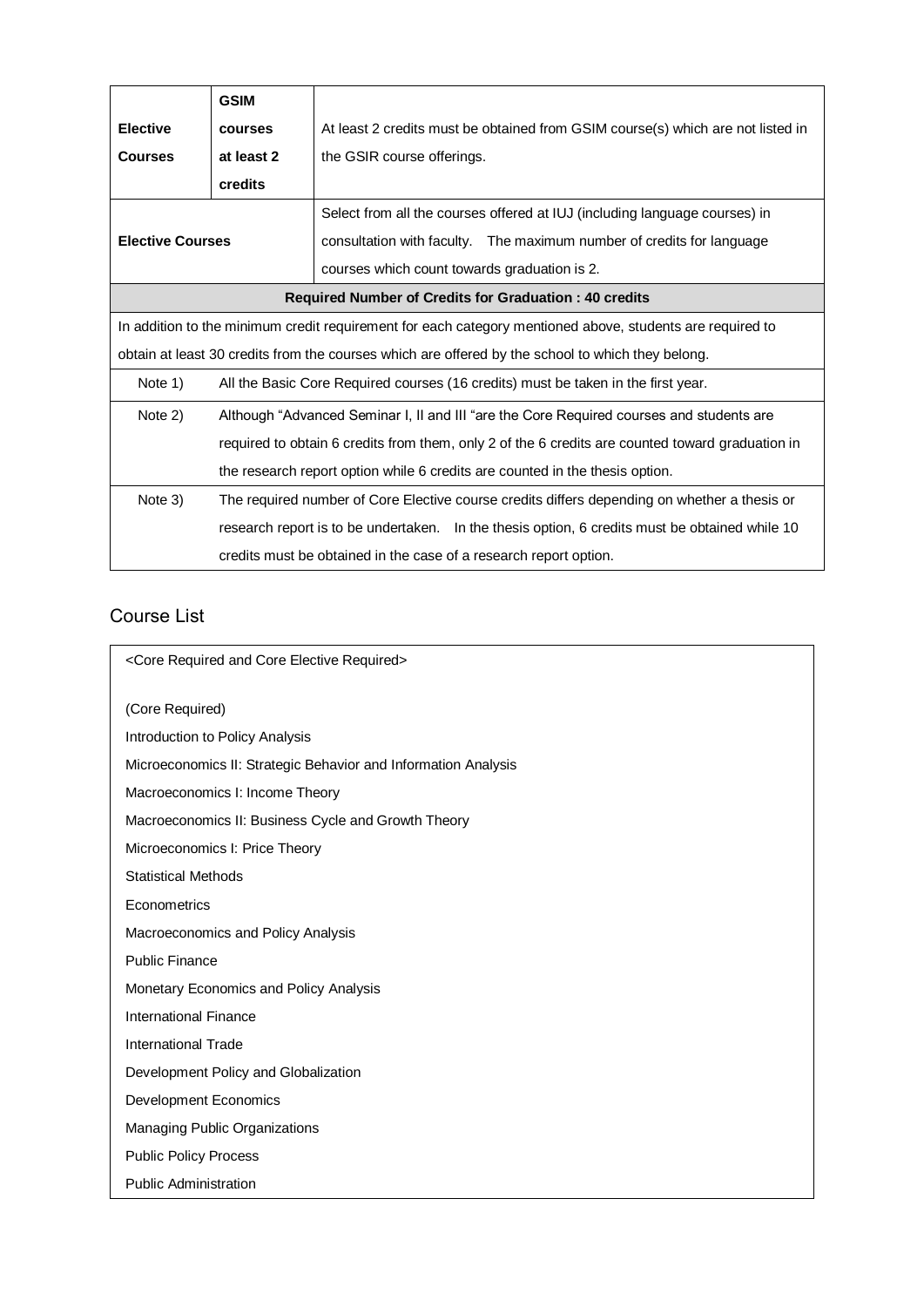Public Finance and Budgeting

## Applied Econometrics

- (Core Elective Required)
- Postwar Japanese Economy
- Survey Data Analysis
- International Organization
- International Security in a Digitized World
- Analysis of Development Policies and Programs
- Public Organization Theory
- Mathematics for Economics and Management
- Introduction to Policy Modeling
- Public Human Resource Management
- Policy Evaluation
- Case Study Method
- Public Private Partnerships
- Information Policy and Management
- Leadership in the Public Sector
- Research Methods
- International Economic Systems and Order
- Foreign Policy Analysis
- Diplomacy and Statecraft
- Financial System and Financial Regulation
- Monetary Policy in Developing Countries
- Global Market Seminar
- International Political Economy
- International Politics
- History of International Relations
- Comparative Government and Politics
- Local Government and Public Service
- Political Institutions and Governance
- Environment, Sustainable Development, and Human Security
- Refugees, Migrants, and Human Security
- Security and Strategy: National and International
- Human Rights and Global Justice: Cultures, Gender, and Equality
- Global Civil Society: Citizenship and Democracy
- Essentials of Economics
- Cross-cultural Communication
- Cross-sectional and Panel Data Analysis
- Time Series Analysis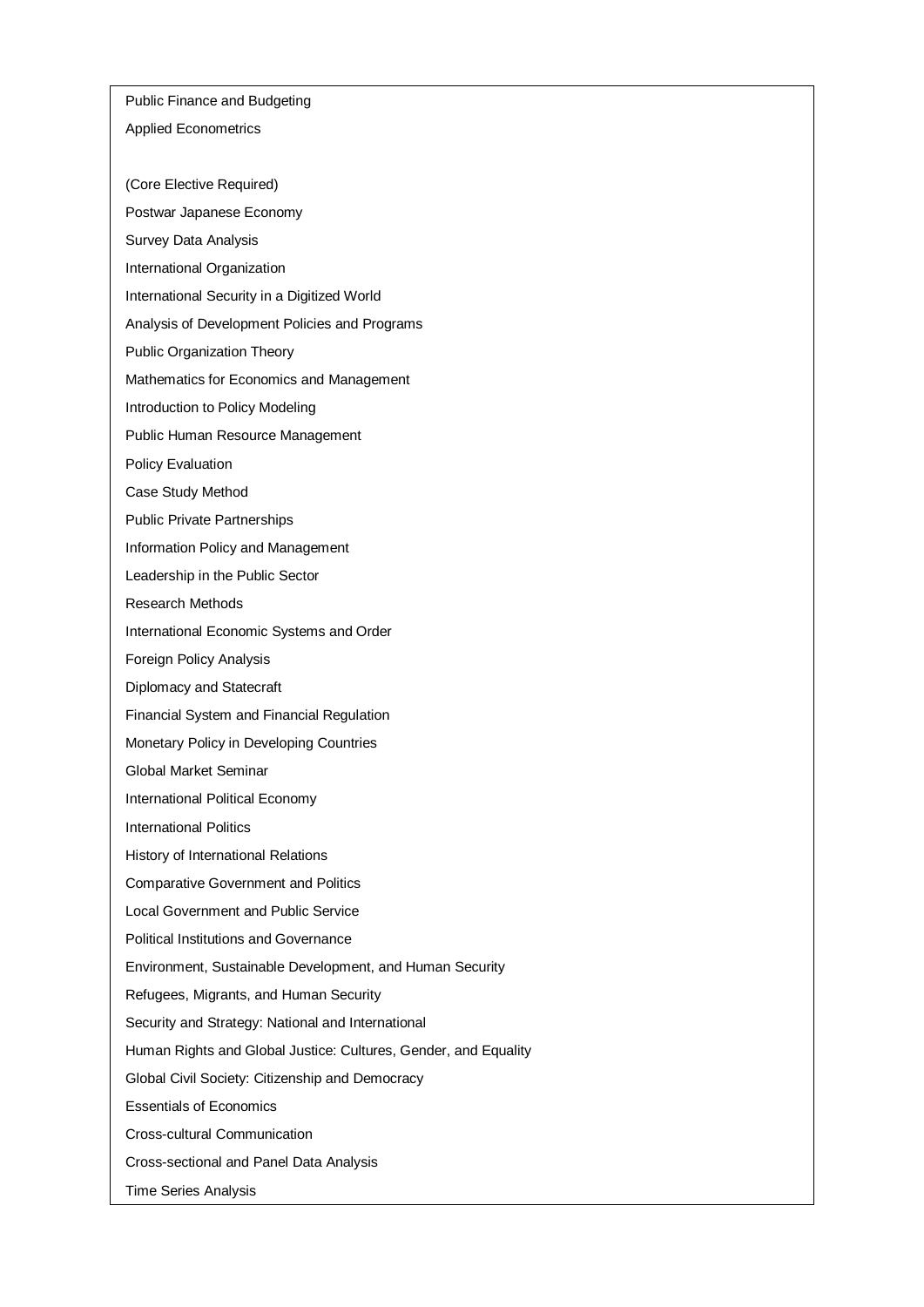Evolving Development Paradigms and Changing Operational Strategies of Development Organizations Agricultural Development and Resource Revenue Management Macroeconomic Modeling and Forecasting Interactions, Institutions, and Economic Development Environmental and Health Economics Environmental Policy and Disaster Management Labor Economics Industrial Organization and Policy Analysis Cost Benefit Analysis Global Issues: UNU Global Seminar Inequality and Poverty: Measurement and Applications Postwar Japanese Politics Japanese National Security Policy International Relations and Foreign Policy of Japan Japanese Development Cooperation: Implementation and Practice Japanese International Development Cooperation Japanese Public Finance and Administration Modern Japan in the World Japan's Education System Social Issues in Contemporary Japan: Modern and Postmodern Japanese Government and Politics Chinese Foreign Policy American Foreign Policy International Relations in the Middle East Issues in African Development <Seminar Courses> Advanced Seminar I Advanced Seminar II Advanced Seminar III <GSIM Courses> Financial Accounting Financial Statement and Business Analysis Managerial Accounting Research Methods Information Policy and Management International Organization International Political Economy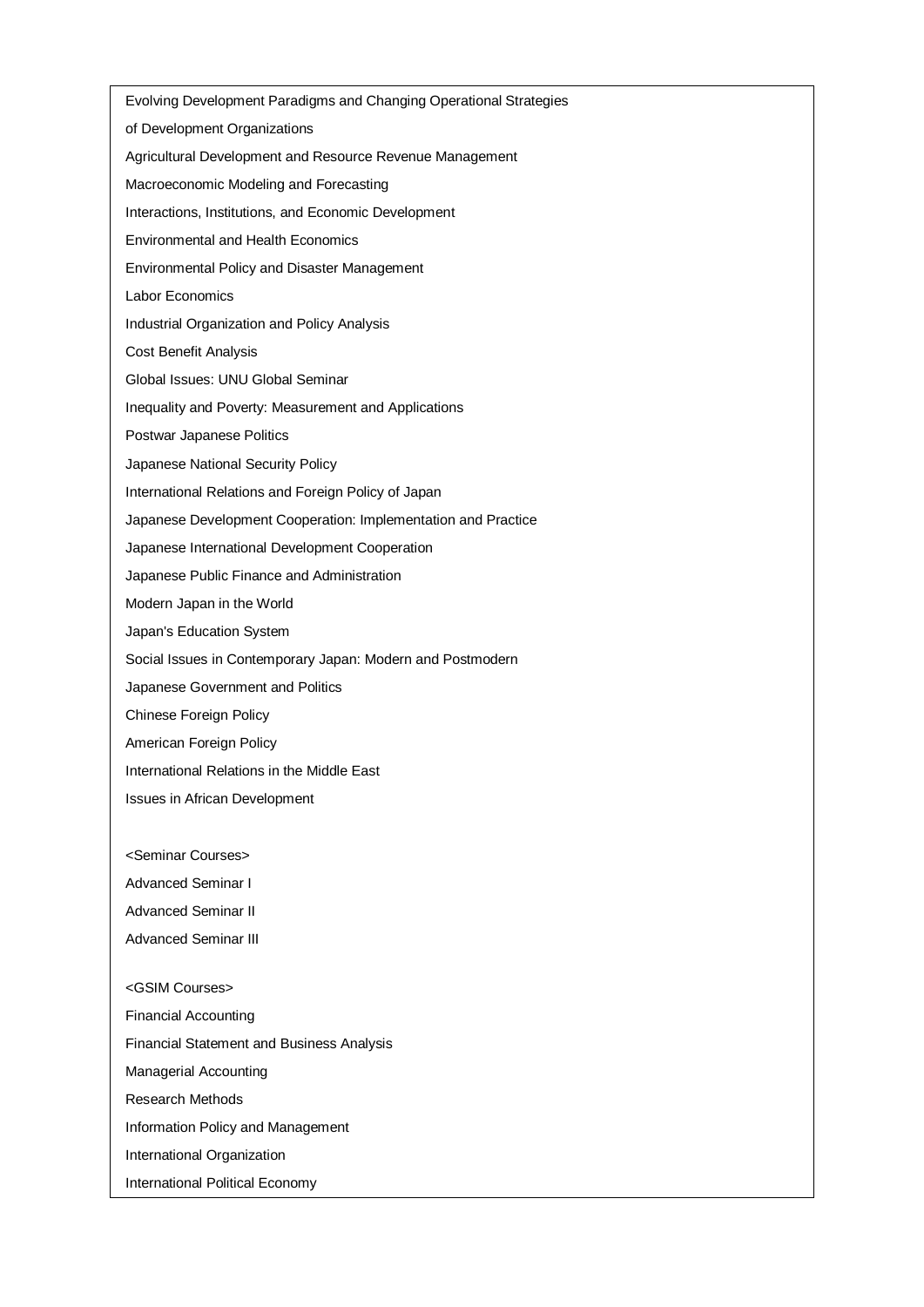Analysis of Development Policies and Programs Refugees, Migrants, and Human Security Human Rights and Global Justice: Cultures, Gender, and Equality Essentials of Economics Cross-sectional and Panel Data Analysis Agricultural Development and Resource Revenue Management Environmental Policy and Disaster Management Industrial Organization and Policy Analysis International Security in a Digitized World Macroeconomics I: Income Theory **Econometrics** Applied Econometrics International Finance Managing Public Organizations Sustainable Finance Quantitative Investment and Financial Data Analytics Derivatives and Risk Management Data Analysis with Python Corporate Finance Portfolio Management Entrepreneurial and Venture Finance Finance and Technology Digital Platform and Digital Business Models AI for Business Japan's Frontier of Digital Society Japanese Employment Practices and Human Capital Accumulation Business Leaders in Japan Monozukuri (Manufacturing) Management in Japan Small to Medium-sized Firms in Japan Japanese Style Management and Corporate Governance Japanese Corporate Finance and Financial System Development of Japanese Industries Agriculture Business and Policy in Japan Japanese International Development Cooperation Business Presentation Field Study Entrepreneurship and Innovation Management for Digital Transformation New Business Creation and Venturing Global Strategy in the Digital Age I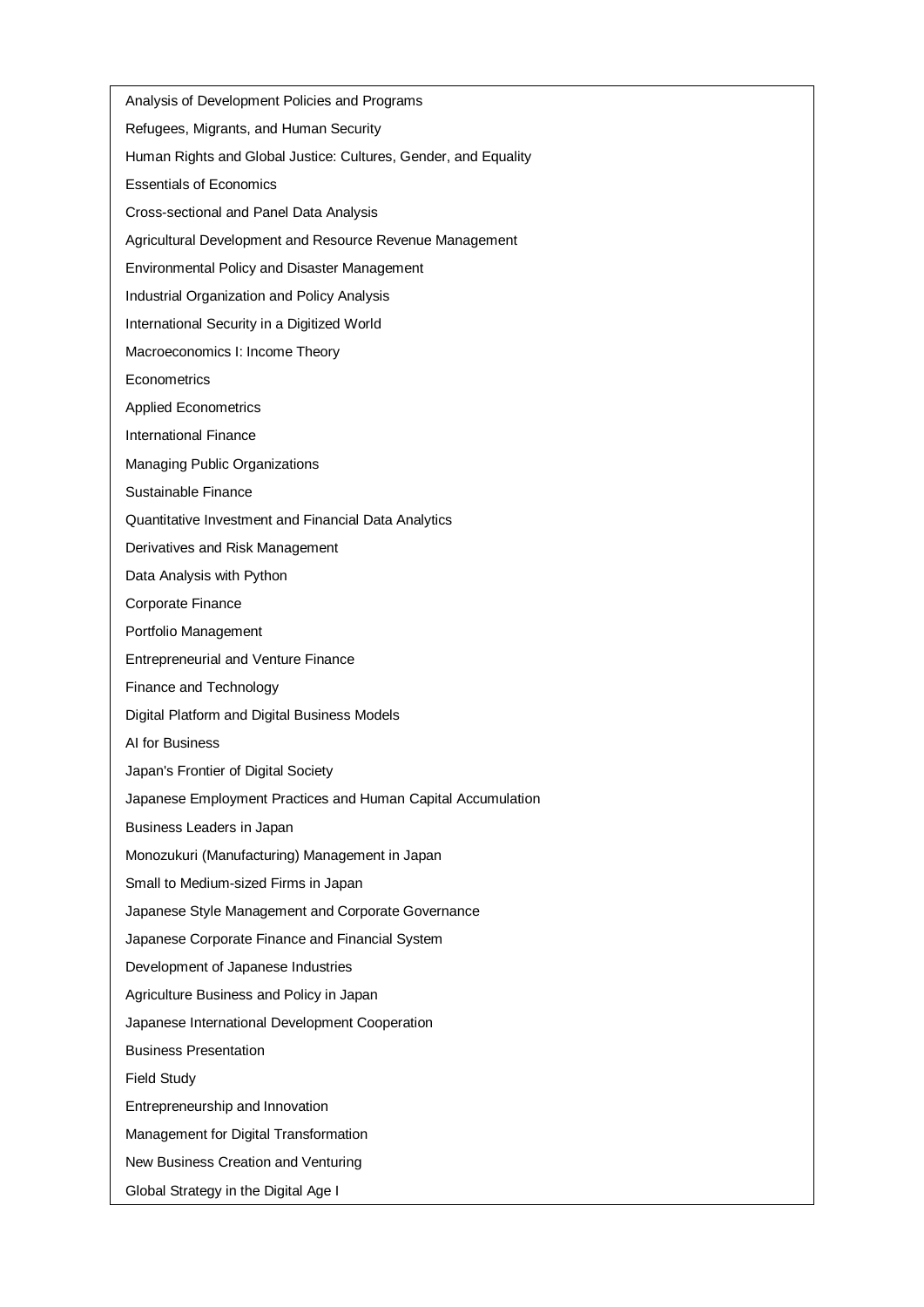Global Strategy in the Digital Age II Strategies for Digital Disruption Business Core Local Resources and Social Business Role of Government and Entrepreneurs in Development International Management Organizational Behavior Strategic Management Leadership Bootcamp Strategy Simulation International Career Development Corporate Social Responsibility Negotiation Strategy Competing in Emerging Markets Leadership Human Resource and Global Talent Management Service Management Corporate Strategy Entrepreneurship & Small Business Development Marketing Analytics Digital Marketing and Customer Journey Marketing Management Marketing Intelligence Marketing Research Customer Relationship Management Strategic Brand Management Digital Supply Chain Management Operations Management Managing Product Development Data Management and Modelling Big Data Analytics Data Analytics for Business World Landscape of the Digital Industry Ethic and CSR of Digital Age Advanced Seminar I Advanced Seminar II Advanced Seminar III <Language Courses> Academic English I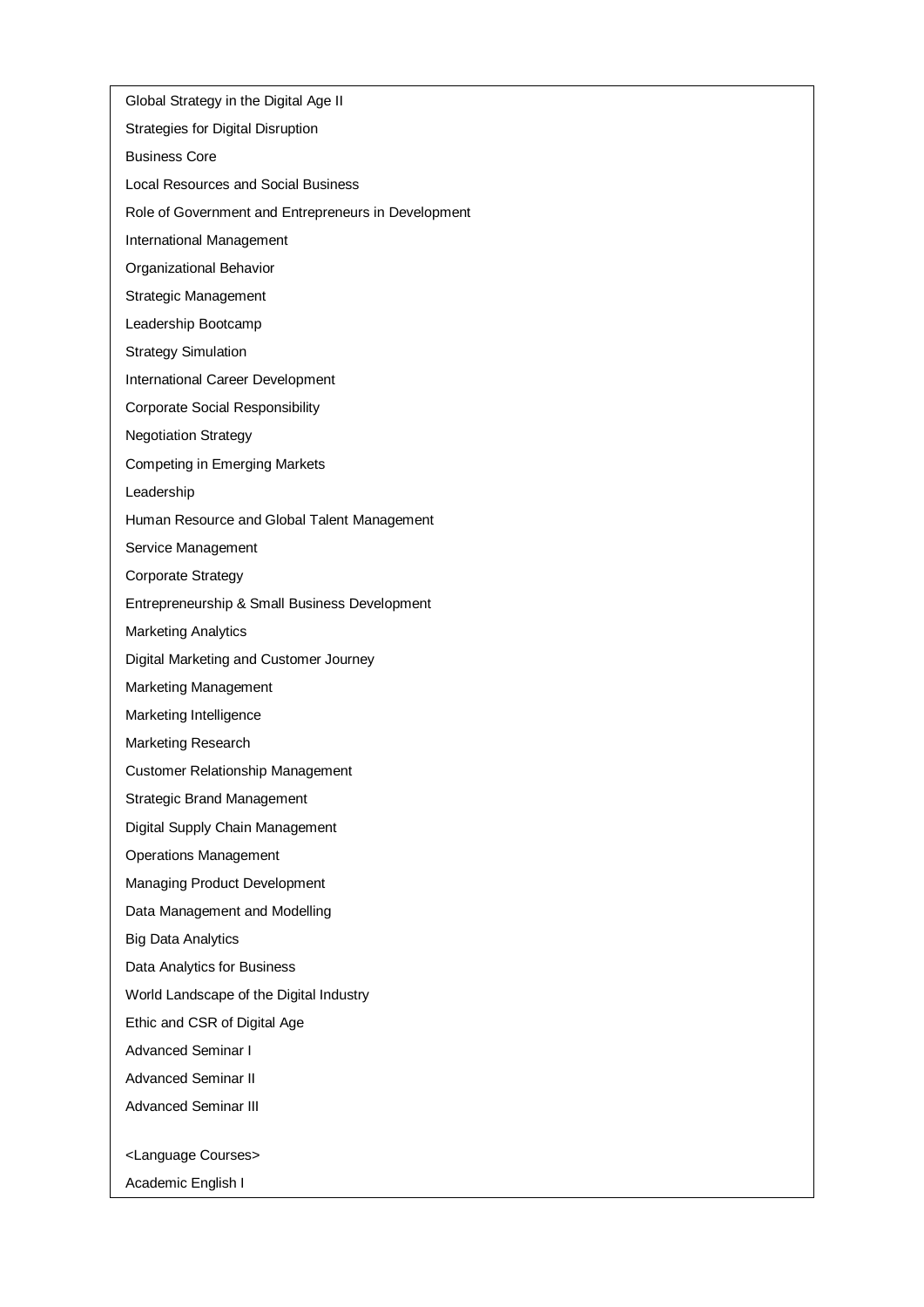Academic English II Academic English III English for Research Writing English for Thesis Writing English for Professional Communication I English for Professional Communication II Academic English Literacy Elementary Japanese I Elementary Japanese II Elementary Japanese III Basic Japanese I Basic Japanese II Basic Japanese III Basic Japanese IV Basic Japanese V Basic Japanese VI Intermediate Japanese I Intermediate Japanese II Intermediate Japanese III Upper Intermediate Japanese I Upper Intermediate Japanese II Upper Intermediate Japanese III Advanced Japanese I Advanced Japanese II Advanced Japanese III Advanced Japanese IV Advanced Japanese V Advanced Japanese VI Japanese for Zero Beginners

## *List of faculty members capable of guiding JDS Fellows*

At the time of enrollment, a faculty consultant will be assigned to the JDS scholars to help with studies and research until the end of the second term when the JDS participants find their own supervisors. An academic supervisor will be determined based on scholars' thesis topic. The supervisors give JDS scholars appropriate guidance in selecting courses useful for their research and writing a master's thesis. All professors at IUJ are all capable of supervising scholars in English and following faculty members are capable of supervising JDS scholars. Information on the faculty members: <http://www.iuj.ac.jp/gsir/ir-faculty/>

## **IDP/PMPP Faculty Member**

**Hideaki GOTO, Ph.D. Professor and Program Director of IDP** Ph.D. in Applied Economics, Cornell University, 2009 **Research Interest:**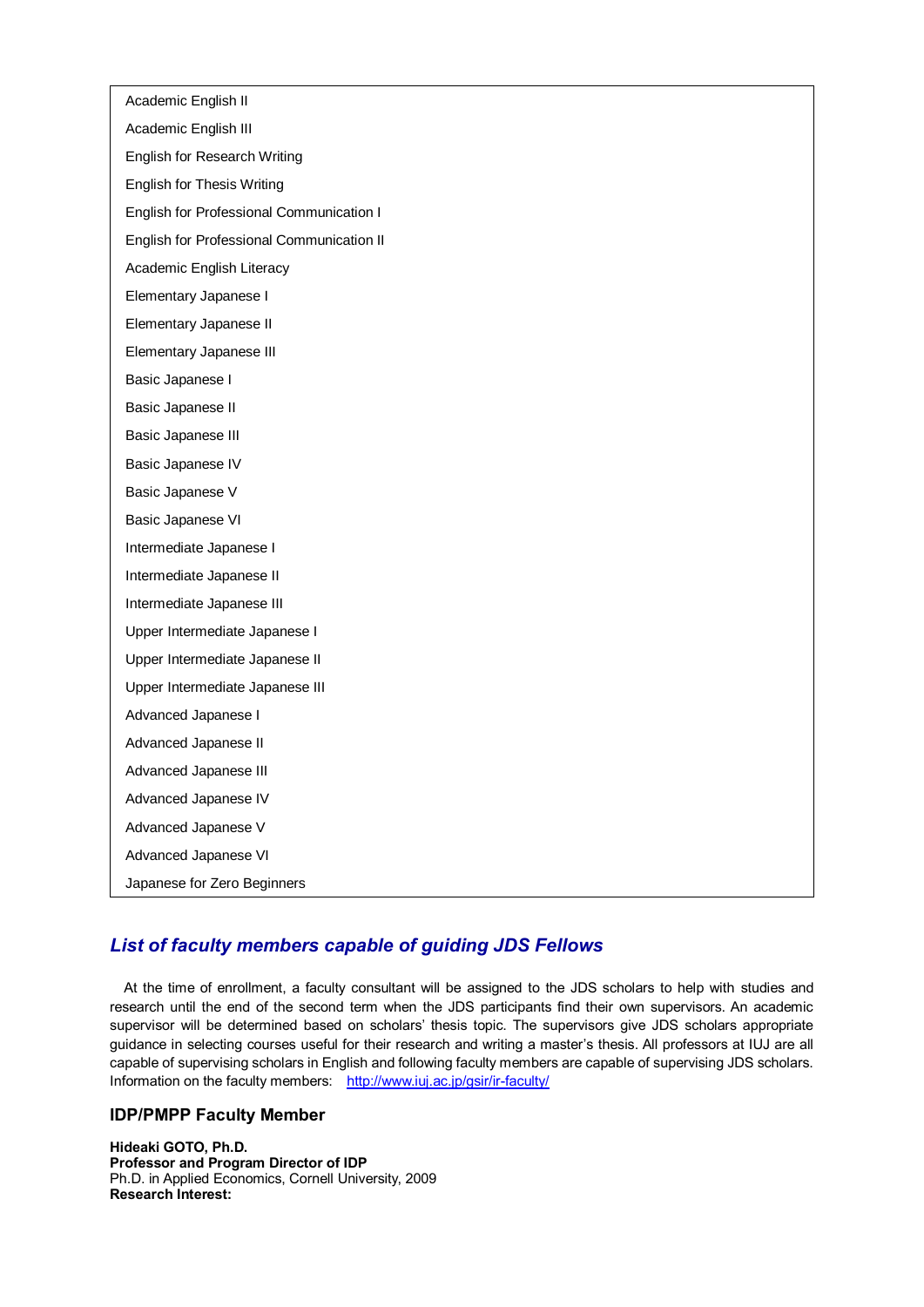Microeconomics Development Economics Socioeconomics

## **Chien-Yu HUANG, Ph.D.**

**Associate Professor** Ph.D. in Economics, North Carolina State University, 2012 **Research Interest:** Macroeconomics Economic Growth, Applied Econometrics Industrial Organization

## **Yusuke JINNAI, Ph.D.**

**Associate Professor** Ph.D. in Economics, University of Rochester, 2013 **Research Interest:** Labor Economics Economics of Education Health Economics Applied Econometrics

## **Jiwon Jung, Ph.D.**

**Assistant Professor** Ph.D. in Public Administration and Policy, Arizona State University, 2020 **Research Interest:** Experimental and Quasi-experimental Design Public Management Higher Education Policy Science and Technology Policy

## **KANE, Robert F. Ph.D.**

**Associate Professor** Ph.D. in Economics, North Carolina State University, 2013 **Research Interest:** International Trade International Economics Economic Growth Development Economics

#### **Seunghoo LIM, Ph.D.**

**Professor** Ph.D. in Public Administration, Florida State University, 2015 **Research Interest:** Theories of the Policy Process Participatory Governance, Policy Networks, and Social Network Analysis Risk Policy, Disaster Management, and Health Policy Public Budgeting and Financial Management

## **Ching-Yang LIN, Ph.D.**

**Associate Professor** Ph.D. in Economics, University of Wisconsin-Madison, 2010 **Research Interest:** Monetary Economics Financial Economics and Computational Economics.

## **MAURYA, Dayashankar, Ph.D.**

**Assistant Professor** Ph.D. in Public Policy, National University of Singapore, 2015 **Research Interest:** Inter-organizational Governance and Performance- Contracting, Public-Private Partnerships, Networks, Collaboration, Policy design and Policy Implementation, Performance measurement and Management, Health Financing Health and social Policy analysis

**Hun Myoung PARK, Ph.D. Associate Professor and Program Director of PMPP** Ph.D. in Public Policy, Indiana University, 2007 **Research Interest:** Policy analysis Public management information systems (e-government) Public and nonprofit management, and quantitative data analysis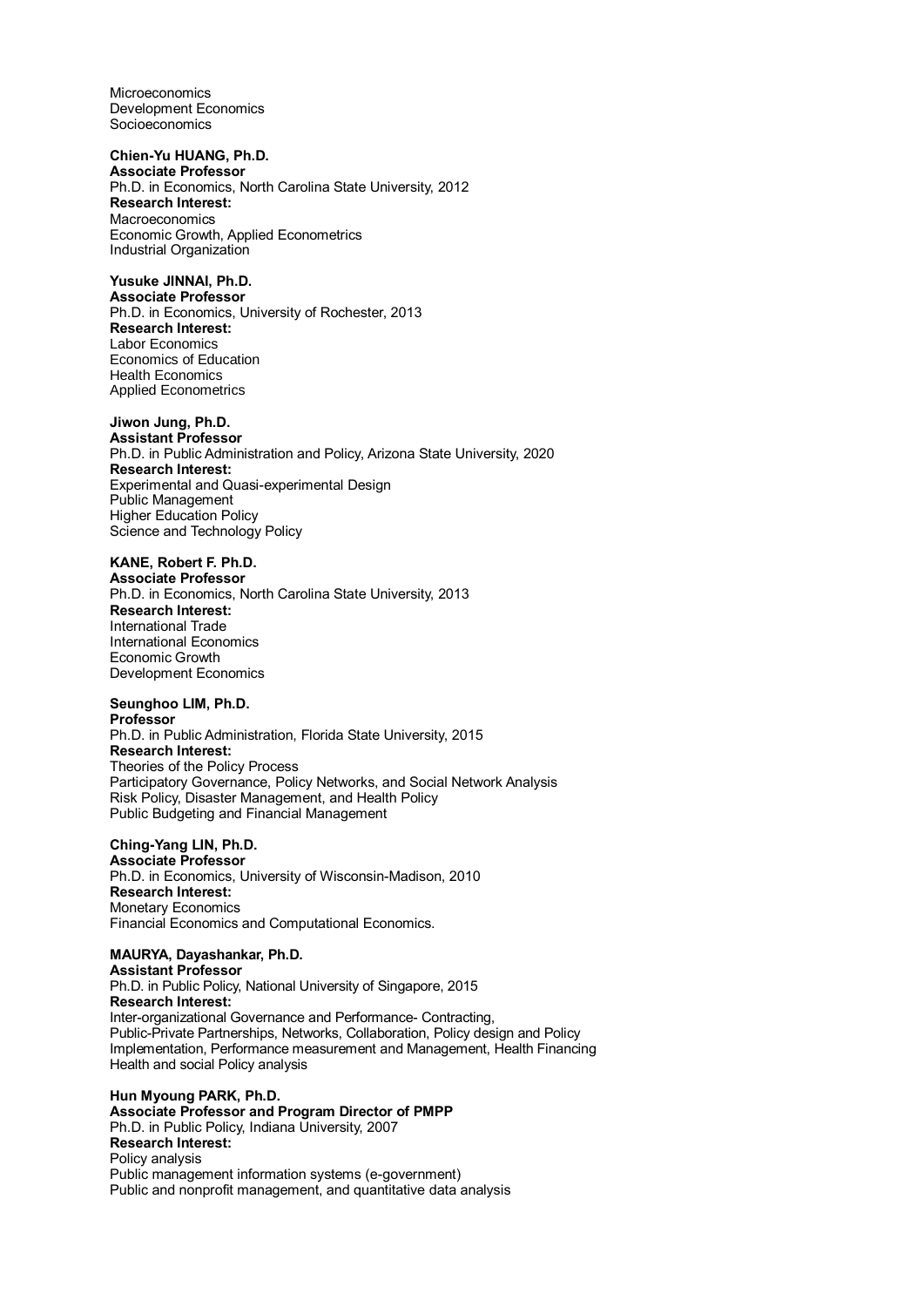**Cheng-Tao TANG, Ph.D. Assistant Professor** Ph.D. in Economics, School of Economics, UNSW, 2016 **Research Interest:** Labor Economics Organizational Economics Industrial Organization

**Norio USUI, Ph.D. Professor** Ph.D. in Agricultural Economics, University of Tokyo, 1996 **Research Interest:** Development Economics

**Chun Yee (Jenny) WONG, Ph.D. Assistant Professor** Ph.D. in Economics, University of New South Wales, 2013 **Research Interest:** Health Economics Education Economics Policy Evaluation

#### **Kyohei YAMADA, Ph.D. Associate Professor** Ph.D. in Political Science, Yale University, 2013 **Research Interest:** Local Government and Public Service Japanese Government and Politics Political Institutions and Governance

**Akira ARIYOSHI, Ph.D. IR Specially Appointed Professor** Ph.D. in Economics, University of Oxford, 1981 **Research Interest:** International Finance Financial System and Financial Regulation

## **IRP Faculty Member**

**Nawalage S. COORAY, Ph.D. Professor** Ph.D. in Economics, University of Nagoya, 1996 **Research Interest:** Sustainable development issues Macroeconomics Econometric modeling and forecasting Growth and development

#### **Hiroshi KATO Professor**

Master of Arts in Public Administration, John F. Kennedy School of Government, Harvard University, 1988 **Research Interest:** International development Foreign aid administration Africa's development

## **Vida MACIKENAITE, Ph.D.**

**Assistant Professor** Ph.D. in Media and Governance, Keio University, 2015 **Research Interest:** Contemporary China Studies (state-business relations, the process of foreign policy making) Comparative Politics (stability and performance of authoritarian regimes) International Relations

## **Maung Aung MYOE, Ph.D.**

### **Dean and Professor**

Ph.D. in Political Science and International Relations, Australian National University, 2000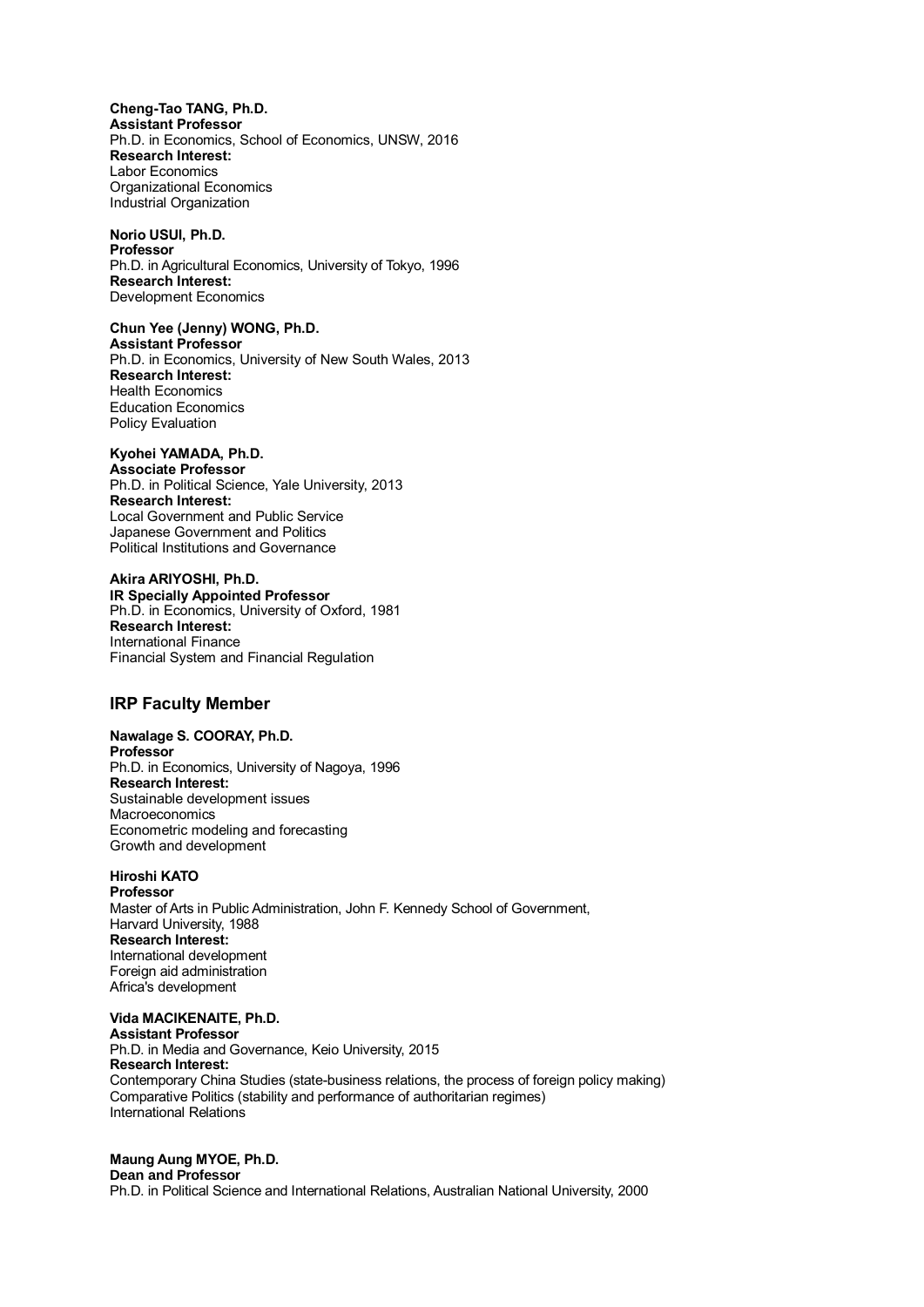**Research Interest:** Civil-Military Relations Foreign Policy Analysis Security and Strategy Myanmar Politics and Foreign Relations

**Osamu NAKAMURA, Ph.D. Professor** Ph.D. in Economics, Soka University, 2012 **Research Interest:** Productivity in the geriatric economy in Japan Income distribution and economic growth Decentralized systems and sustainable economic growth in the Japanese regional economies

**Motohide SAJI, Ph.D. Professor and Program Director of IRP** Ph.D. in Political Science, University of Chicago, 2006 **Research Interest:** Political philosophy Cosmopolitanism Nationalism Modern Japanese political thought and intellectual history

## **Tomohito SHINODA, Ph.D.**

**Professor** Ph.D. in International Relations, Johns Hopkins University, 1994 **Research Interest:** Japanese Politics Japanese Foreign Policy US-Japan Relations

## **Noboru YAMAGUCHI**

**Professor** Master of Arts, Fletcher School of Law and Diplomacy (1988) **Research Interest:** International Politics Japan-US alliance Non-traditional Security Cooperation Military History and Strategy

## *Academic Schedule* [https://www.iuj.ac.jp/about-f/calendar/Academic\\_Calendar\\_2020-21.pdf](https://www.iuj.ac.jp/about-f/calendar/Academic_Calendar_2020-21.pdf)

Academic Calendar (Reference)

1st Year Summer Intensive English Program: mid July – early Sep

Preparatory period in September

 Program Guidance for new enrollees (Academic Orientation, Intensive Japanese Program, Campus Life Orientation, etc): mid Sept – end Sep New Students Welcome Day: late Sep

Fall Term

 Faculty consultant will be assigned to each student Discussing research proposals with faculty members (Oct-Jan) Courses begin: early Oct Examination Period: mid Dec Winter holidays begin: late Dec

Winter Term

 Courses begin: early Jan Supervisor will be decided: mid March Examination Period: mid March Spring holidays begin: late March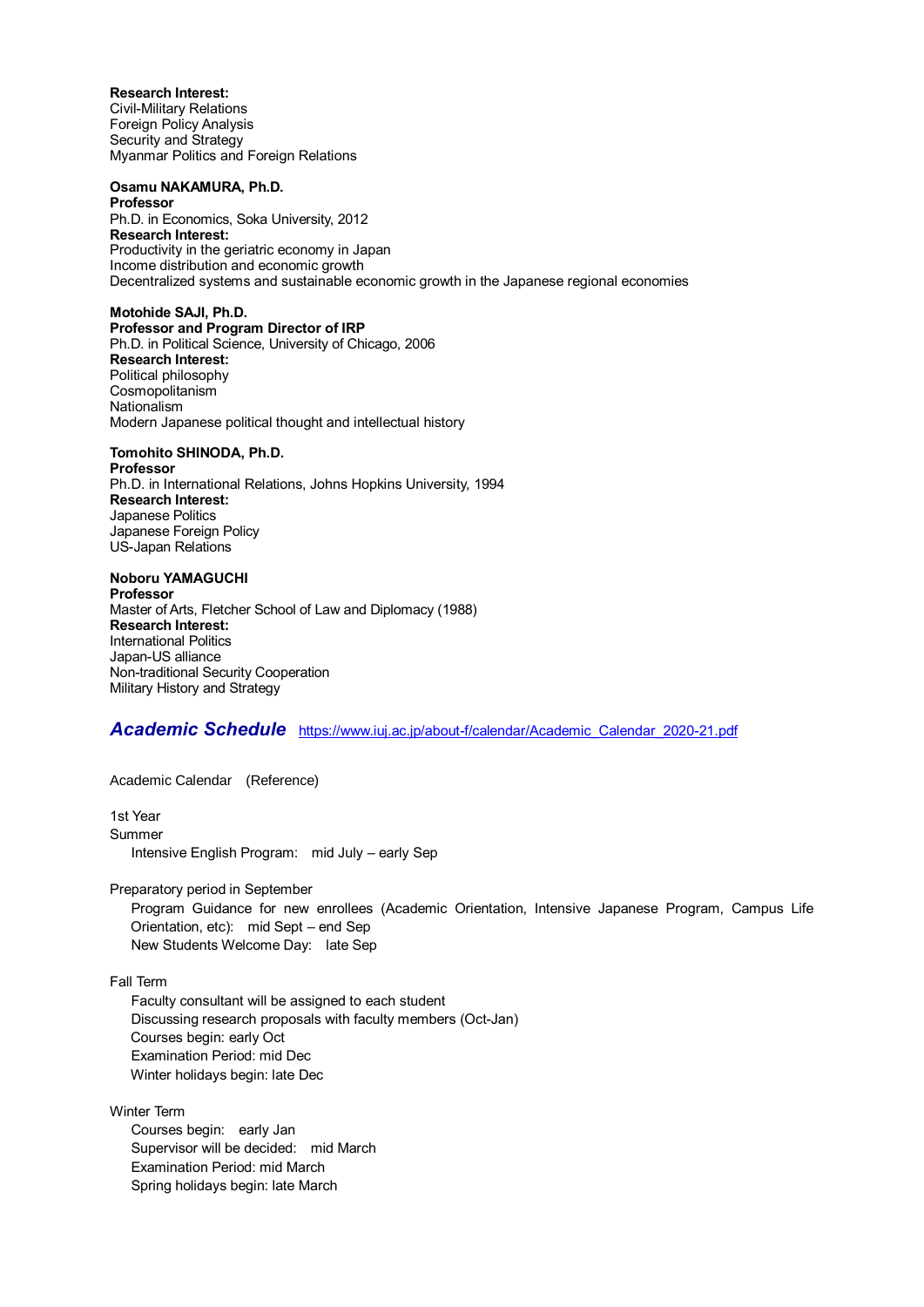Spring Term Courses begin: early April Advanced Seminar I by supervisor Examination Period: mid June

Summer holidays begin: late June Research and data collection for thesis

2nd Year

Fall Term

Courses begin: early Oct Advanced Seminar II by supervisor Examination Period: mid Dec Winter holidays begin: late Dec

Winter Term

 Courses begin: early Jan Advanced Seminar III by supervisor Examination Period: mid March Spring holidays begin: late March Submission of thesis: late March

Spring Term

Courses begin: early April Thesis oral defense: early April – late April Examination Period: mid June Graduation Ceremony: late June

## *Facilities* <https://www.iuj.ac.jp/oss/>

All facilities at IUJ, including student's dormitories, faculty's housing, classrooms, computer rooms, library, gym, cafeteria, school shop etc., are within 5-minute walk. As the official language is English at IUJ, all administrative offices including Admissions, Office of Academic Affairs, Office of Student Services, Accounting, Matsushita Library and Information Center, are staffed with English speaking staff.

## **Computer Rooms (Open 24 hours):**

Two computer rooms, offering PCs with Windows operating systems in English, are available.

### **Library (Open 8:30 AM – 24:00):**

With extensive English database subscriptions and holdings on CD-ROM, the library offers free and easy access on and off campus to thousands of current journals and newspapers, many in full text, as well as to principal world economic statistics and data. The library also subscribes to leading financial data and market research services, which enable students to access real time information on business and market movements.

### **Study Rooms (Open 24 hours):**

A wireless LAN is available, so students can connect their PCs to the campus LAN from anywhere in computer rooms, E-Business Laboratory, Library and Study Rooms.

### **Student Dormitories:**

There are three single student dormitories (SD1, SD2 and SD3 with communal kitchens) and one married student dormitory (MSA). Each single room is furnished and has a private Western-style bathroom and the internet through WiFi or cable access for connecting to the campus LAN. The dormitories also boast computer lounges, numerous meeting rooms, group kitchens and washing machines, TV lounges with satellite broadcasts, a billiards room, a tatami room, a prayer room, and storage facilities. At least one English-speaking housekeeper is stationed 24 hours a day and 7 days a week including weekends and national holidays.

## **The Campus Cafeteria (Shokudo):**

Lunch and dinner are provided. Meats served are halal.